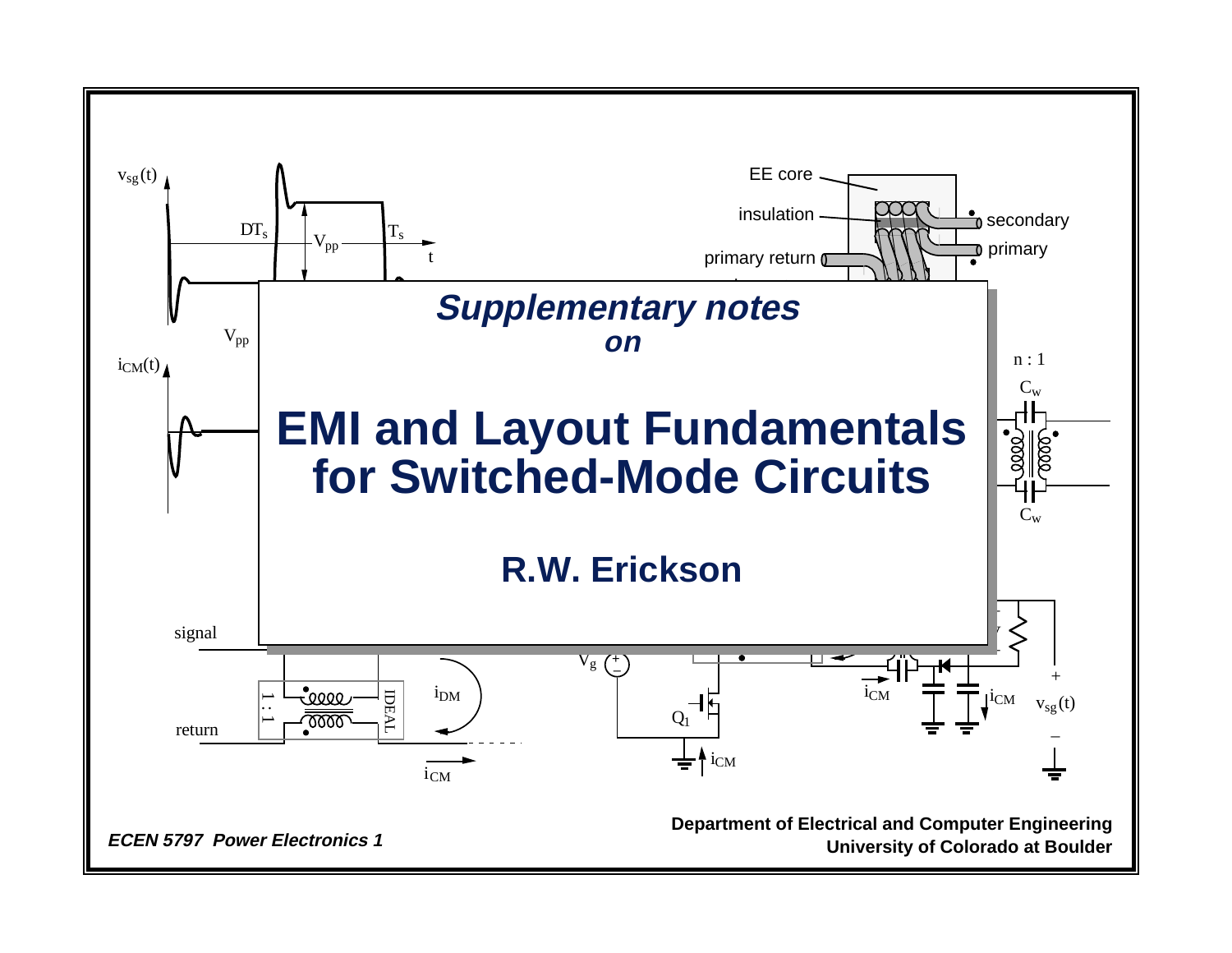### **EMI and Layout Fundamentals for Switched-Mode Circuits**

**R.W. Erickson**

- **Introduction**
- $\bullet$ **Idealizing assumptions made in beginning circuits**
- **Inductance of wires**
- • **Coupling of signals via impedance of ground connections**
- **Parasitic capacitances**
- •**The common mode**
- •**Common-mode and differential-mode filters**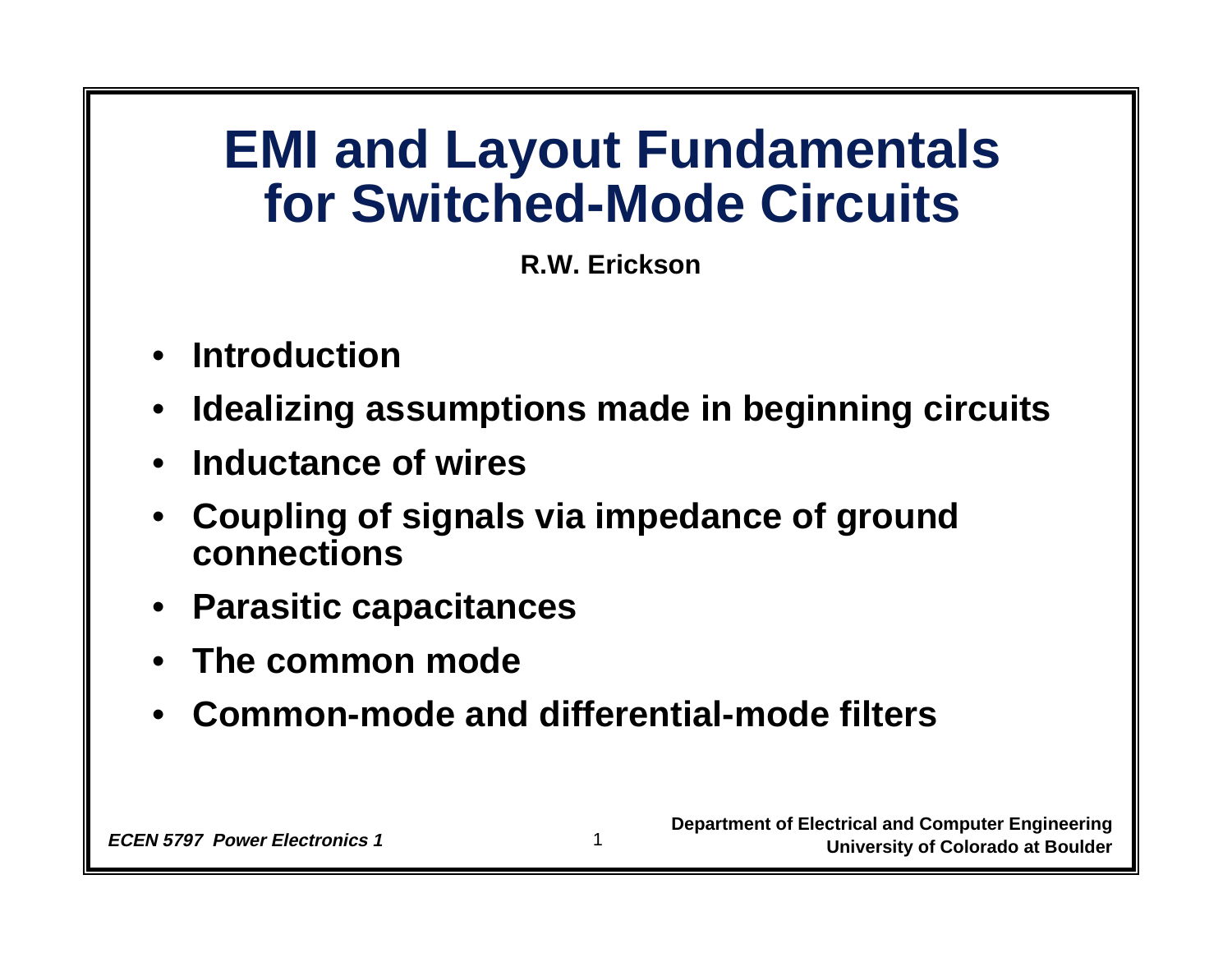# **Introduction**

**EMI (Electromagnetic Interference) is the unwanted coupling of signals from one circuit or system to another**

**Conducted EMI: unwanted coupling of signals via conduction through parasitic impedances, power and ground connections**

**Radiated EMI: unwanted coupling of signals via radio transmission**

**These effects usually arise from poor circuit layout and unmodeled parasitic impedances**

**Analog circuits rarely work correctly unless engineering effort is expended to solve EMI and layout problems**

**Sooner or later (or now!), the engineer needs to learn to deal with EMI The ideal engineering approach:**

2

- –**figure out what are the significant EMI sources**
- **figure out where the EMI is going**
- **engineer the circuit layout to mitigate EMI problems**

**Build a layout that can be understood and analyzed**

**Department of Electrical and Computer Engineering ECEN 5797 Power Electronics 1** 2 **1.1 COLORET 1.1 COLORET 1.1 COLORET 1.1 COLORET 1.1 COLORET 1.1 COLORET 1.1 COLORET 1.1 COLORET 1.1 COLORET 1.1 COLORET 1.1 COLORET 1.1 COLORET 1.1 COLORET 1.1 COLORET 1.1 COLORET 1.1 COL**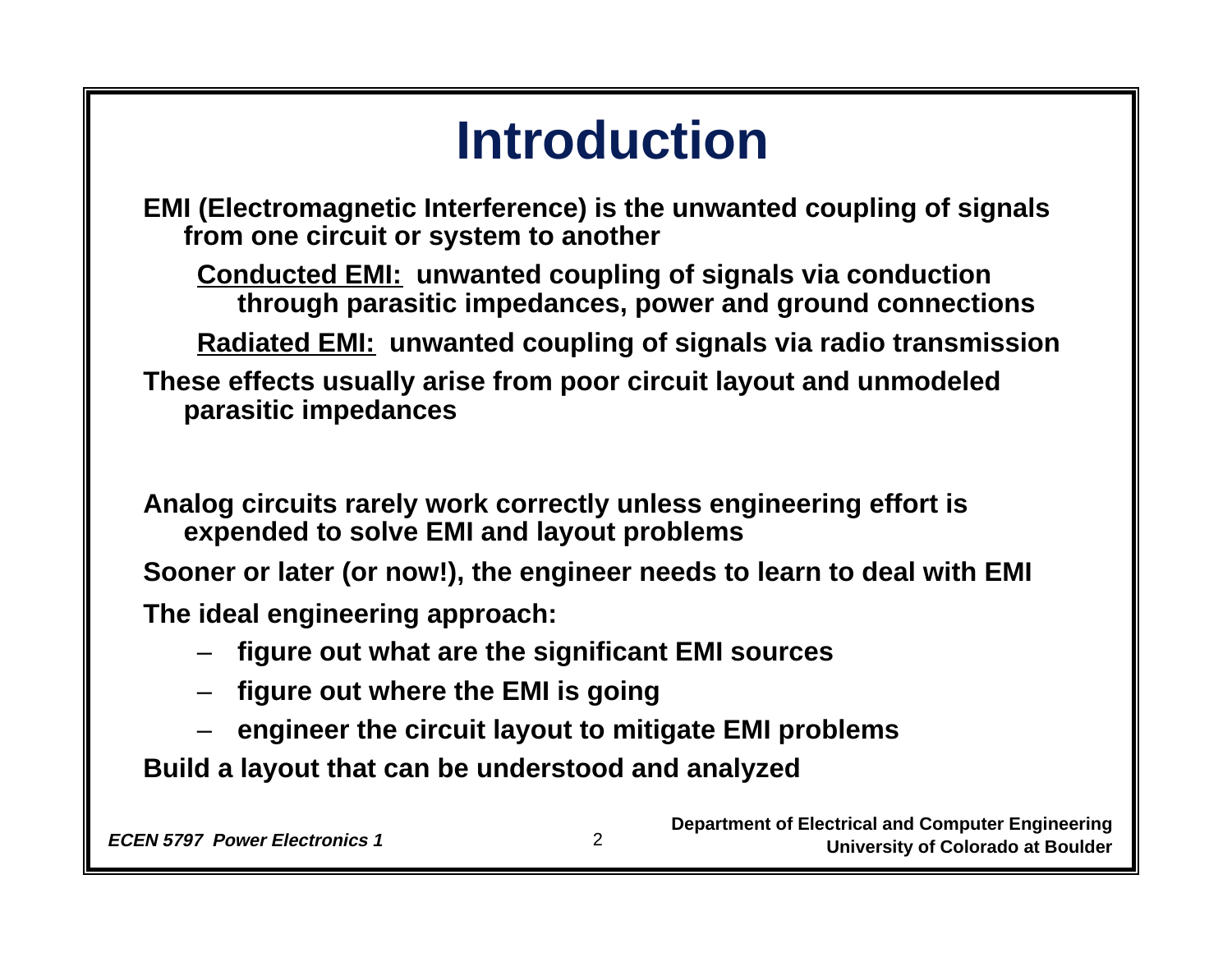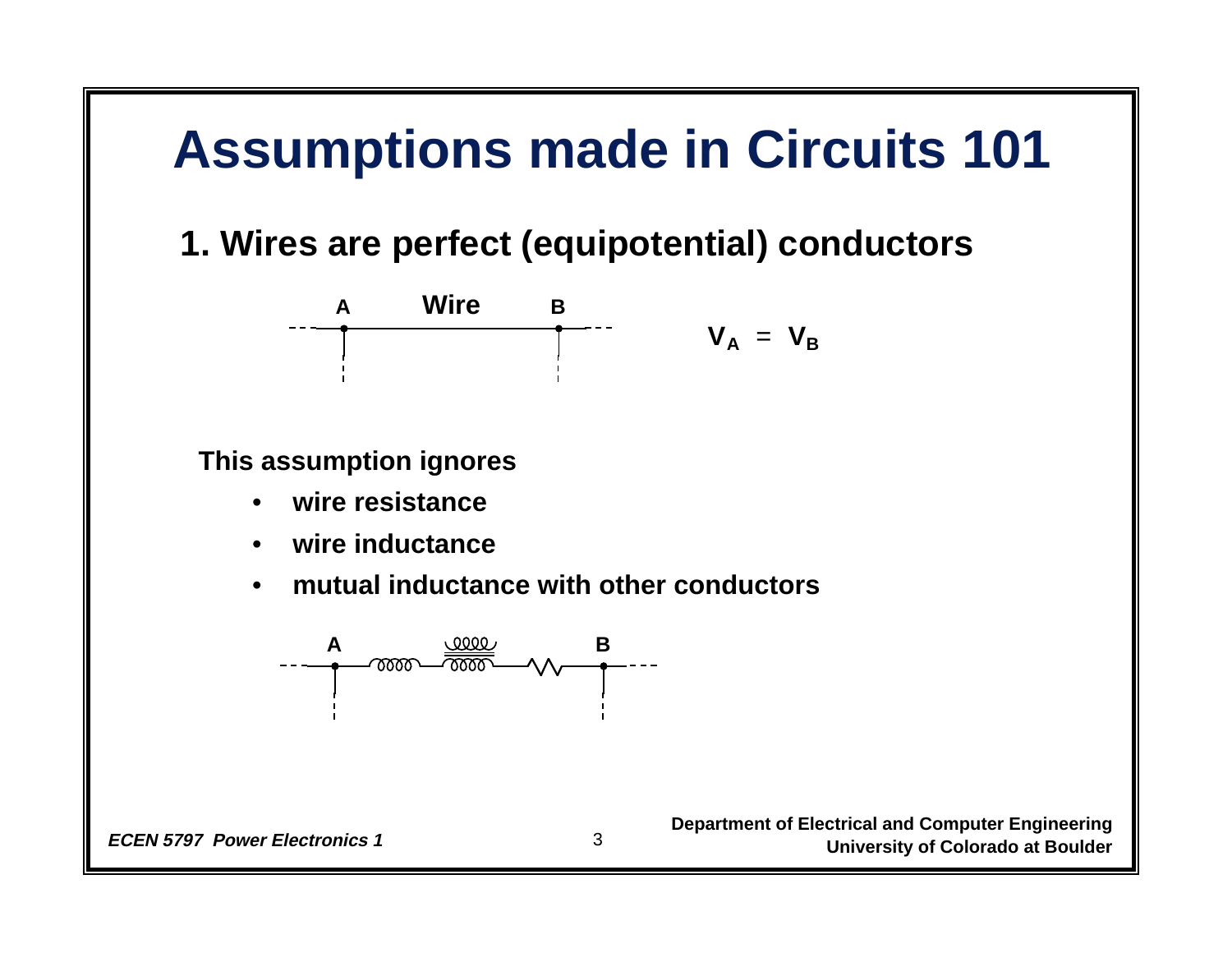

**1a. The space surrounding a wire is a perfect insulator (dielectric constant = 0)**

**This assumption ignores capacitance between conductors**

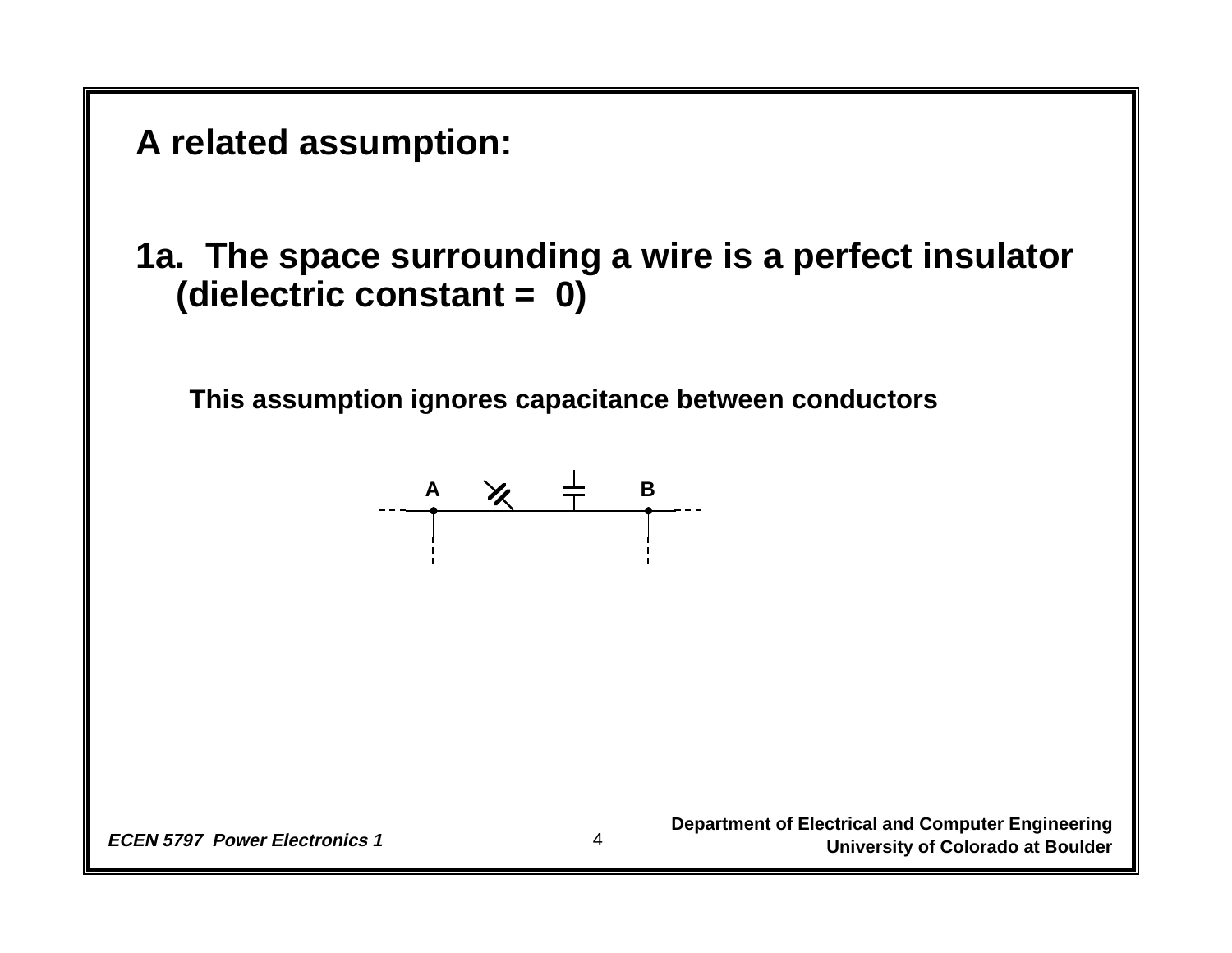#### **2. The ground (reference) node is at zero potential**

**Formally, this is a definition. But there is an implicit assumption that all parts of the system can be connected via ideal conductors to a common ground node. In practice, it is often quite difficult to ensure that each stage of a system operates with the same zero potential reference.**

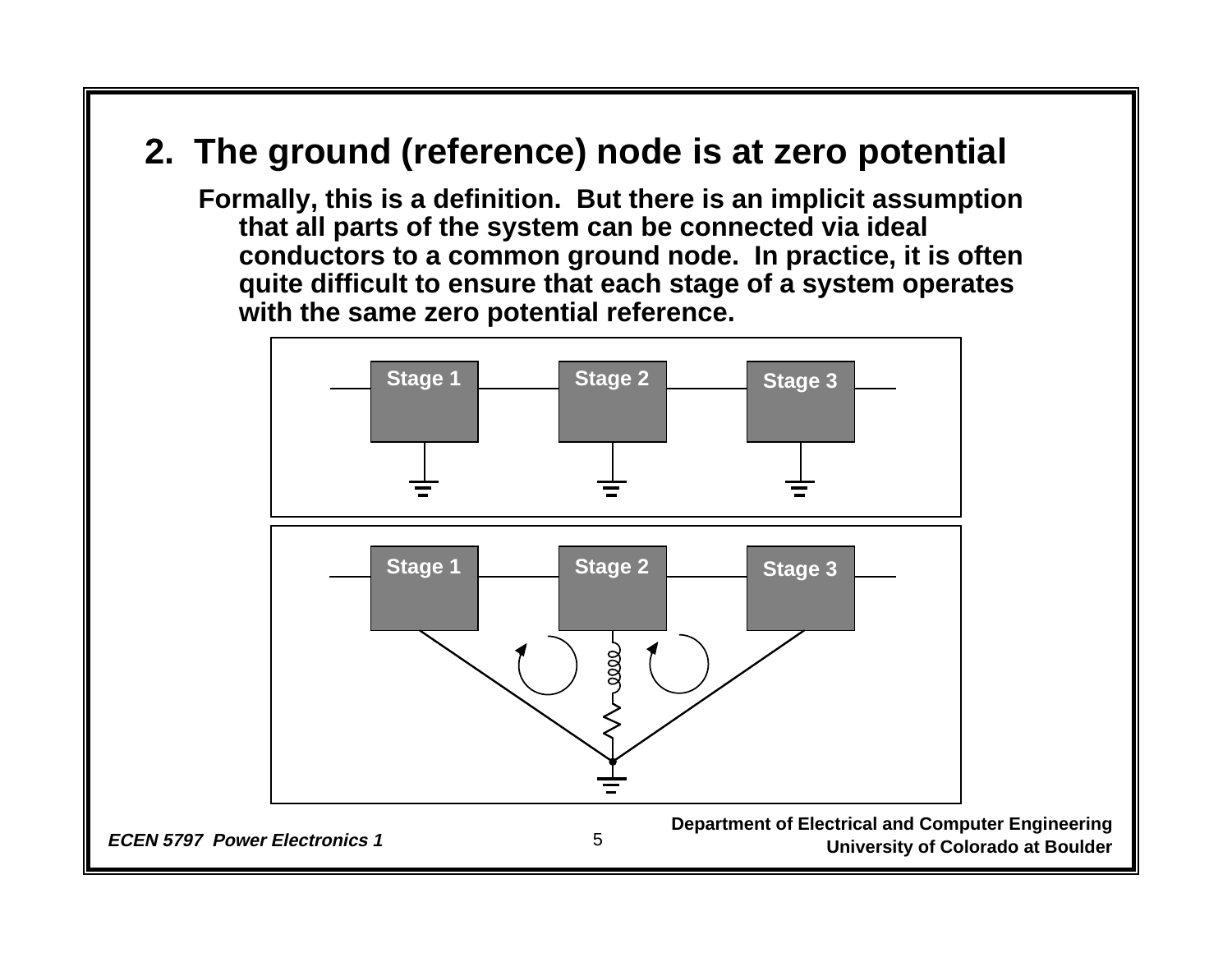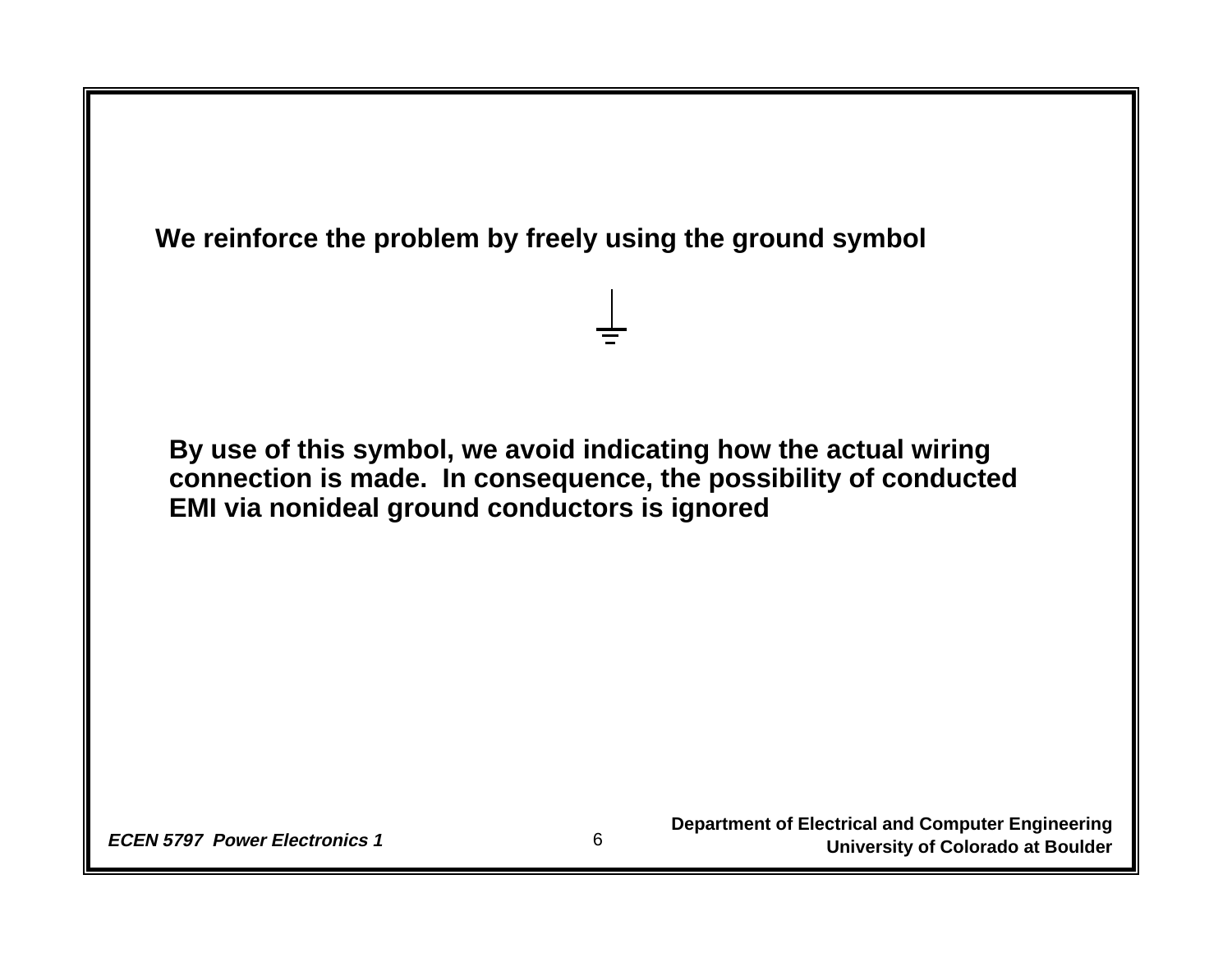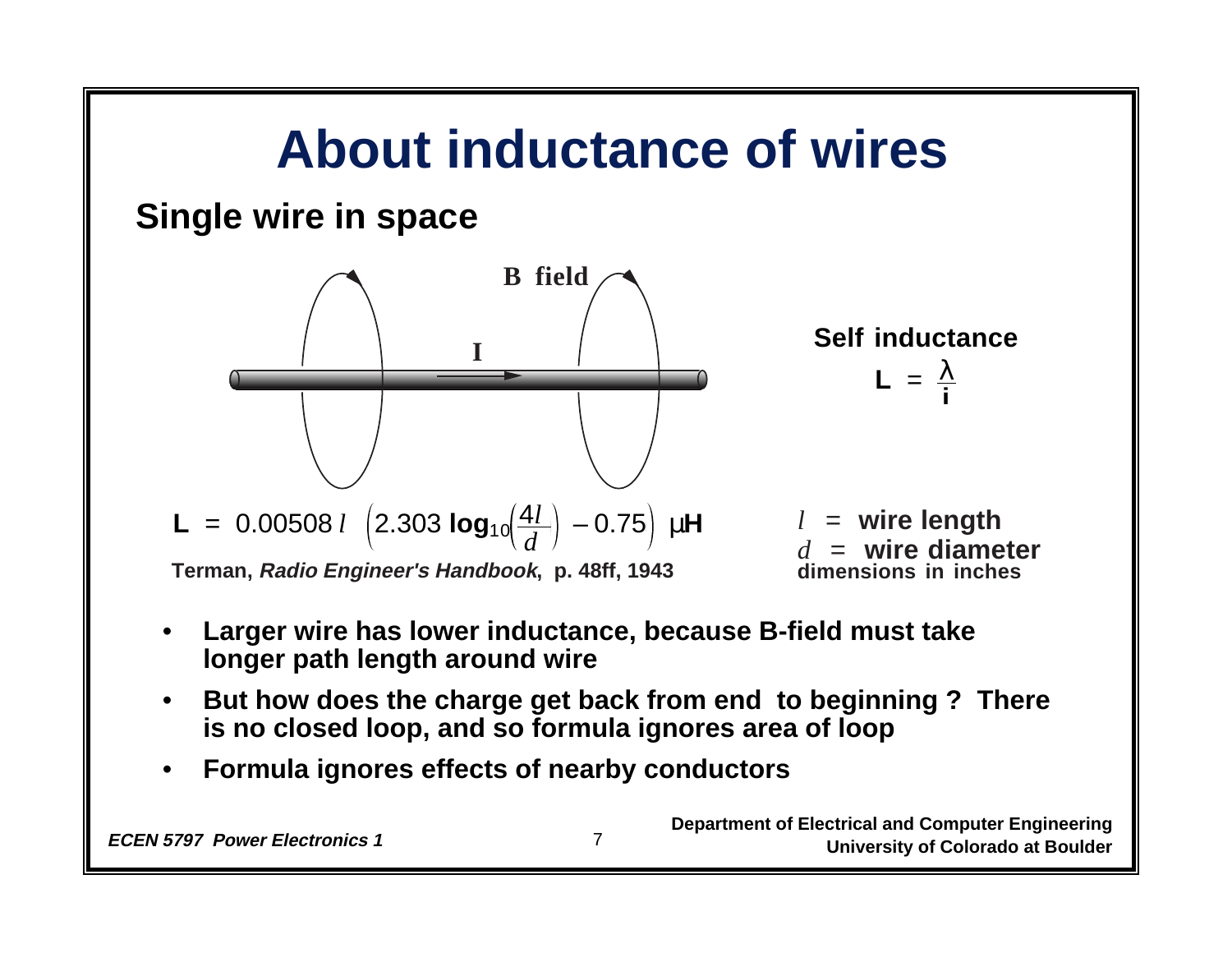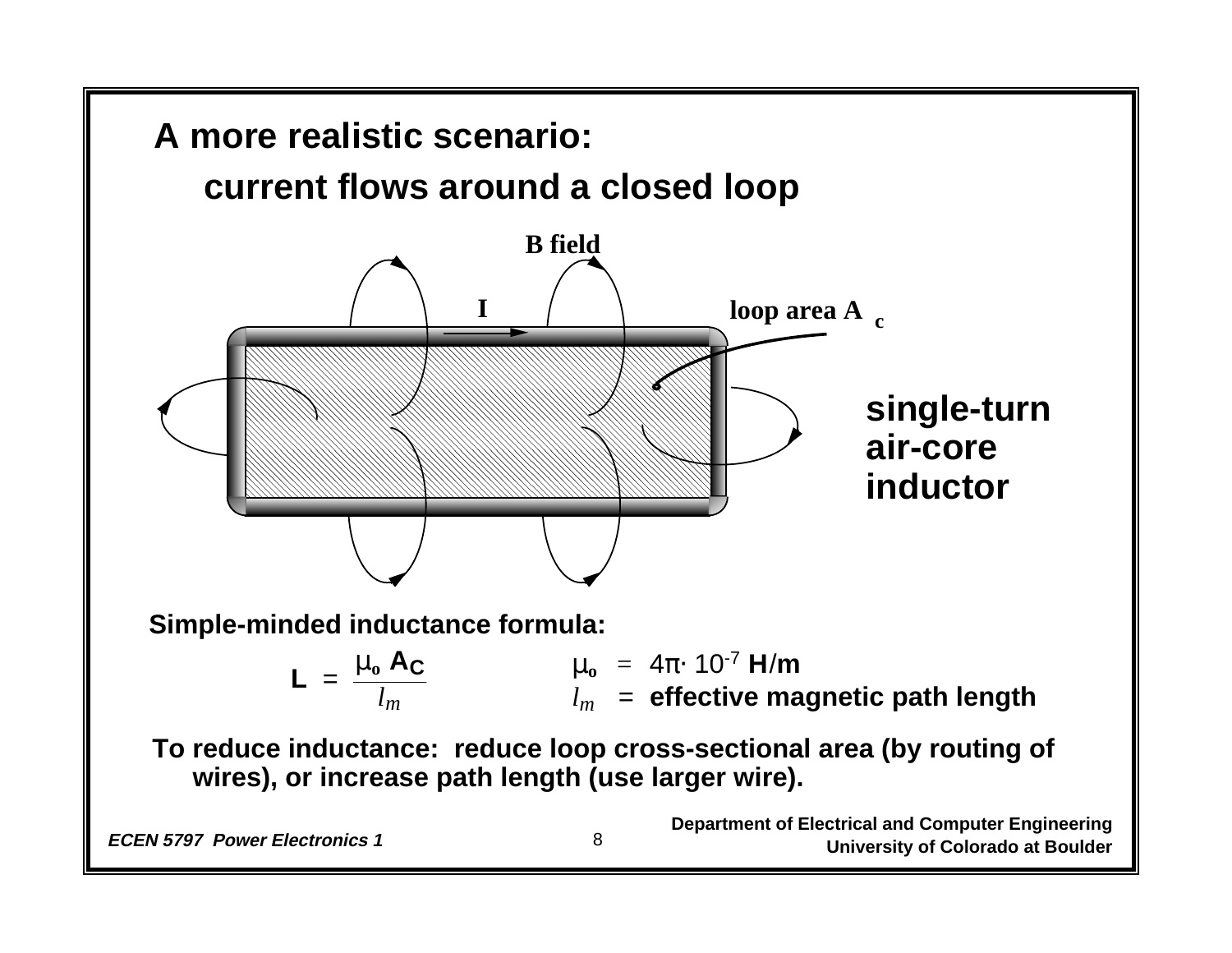# **Example: Buck converter**





switched input current i<sub>1</sub>(t) contains large **high frequency harmonics**

**—hence inductance of input loop is critical**

**inductance causes ringing, voltage spikes, switching loss, generation of B- and Efields, radiated EMI**

**the second loop contains a filter inductor, and hence its current i 2(t) is nearly dc**

**—hence additional inductance is not a significant problem in the second loop**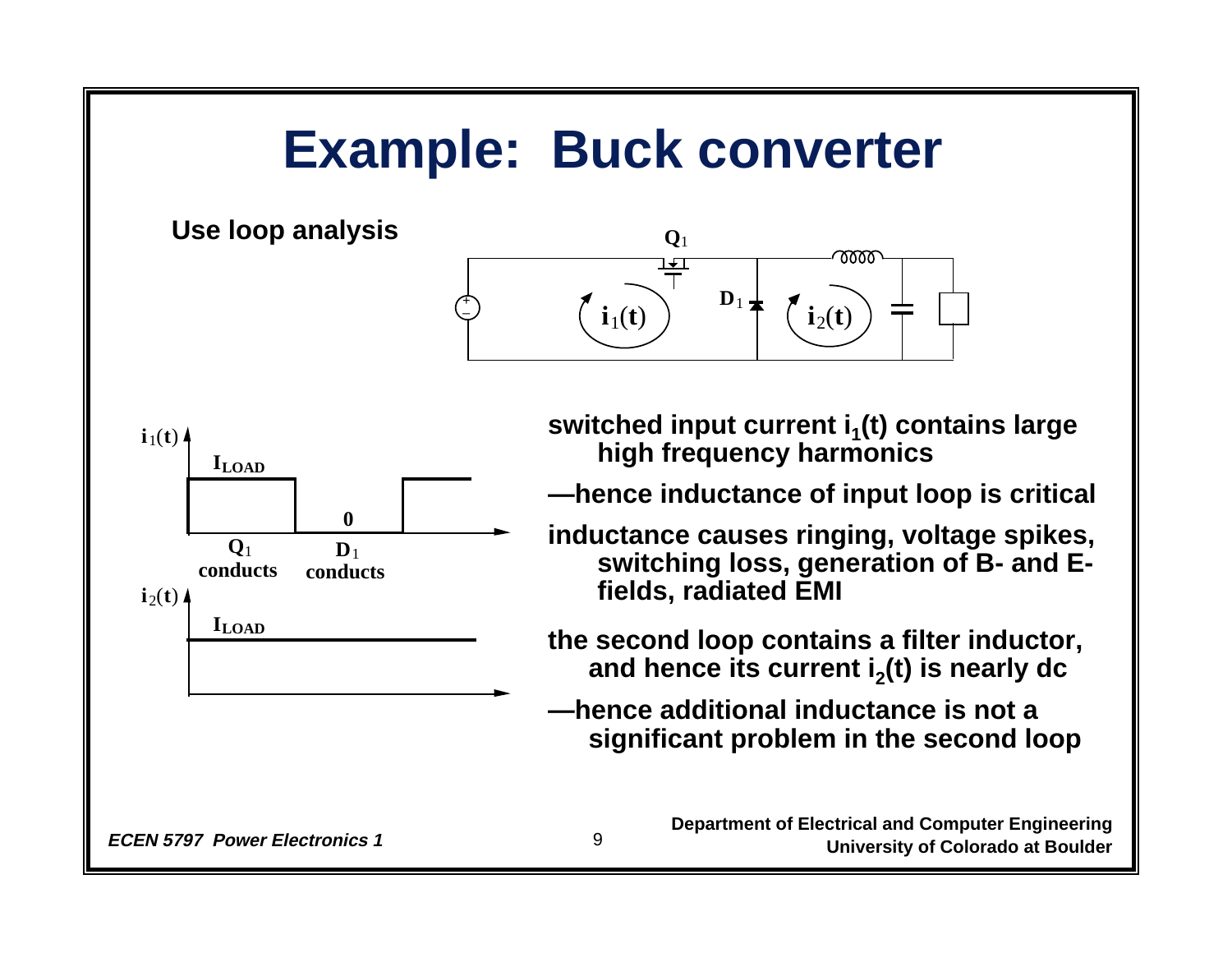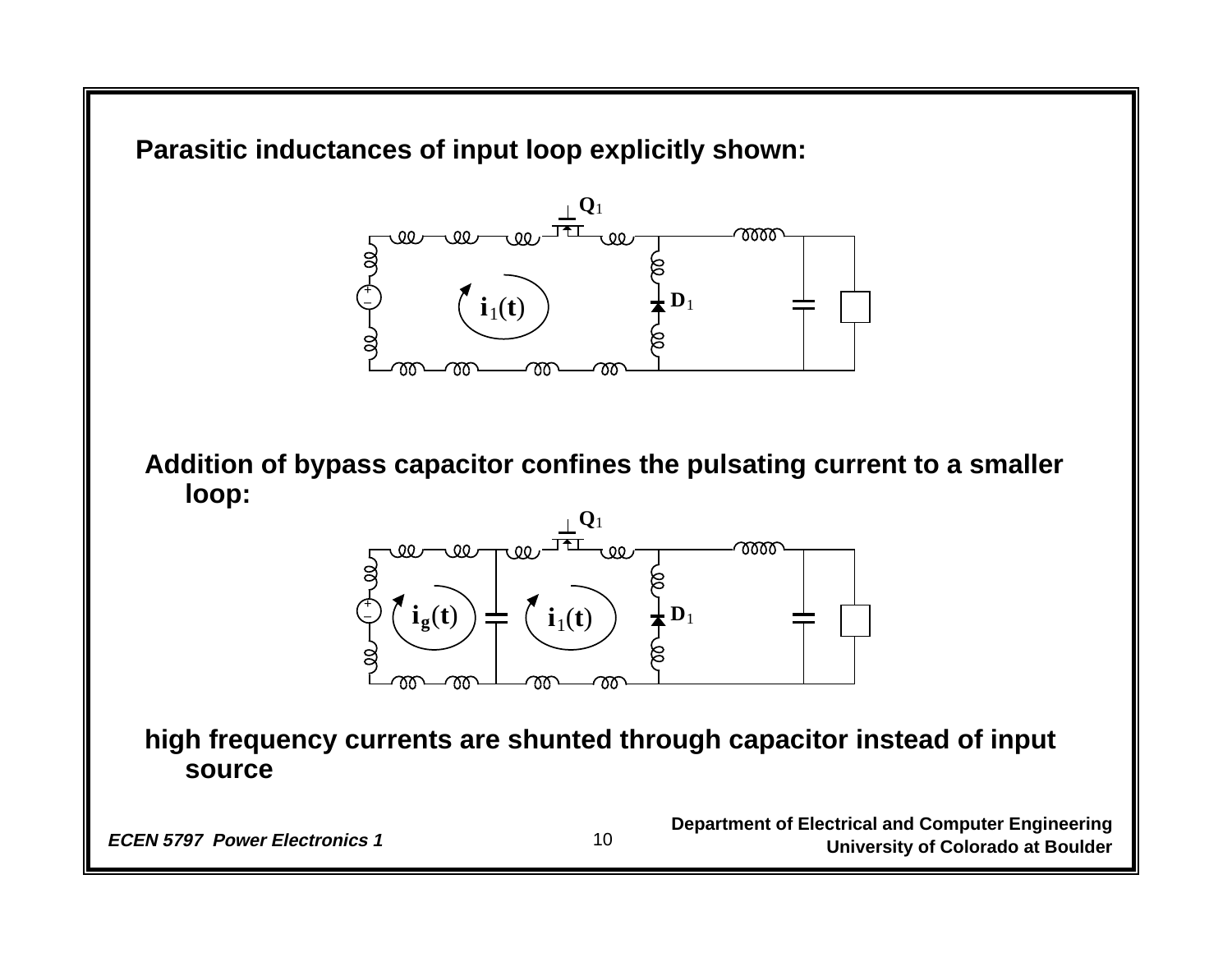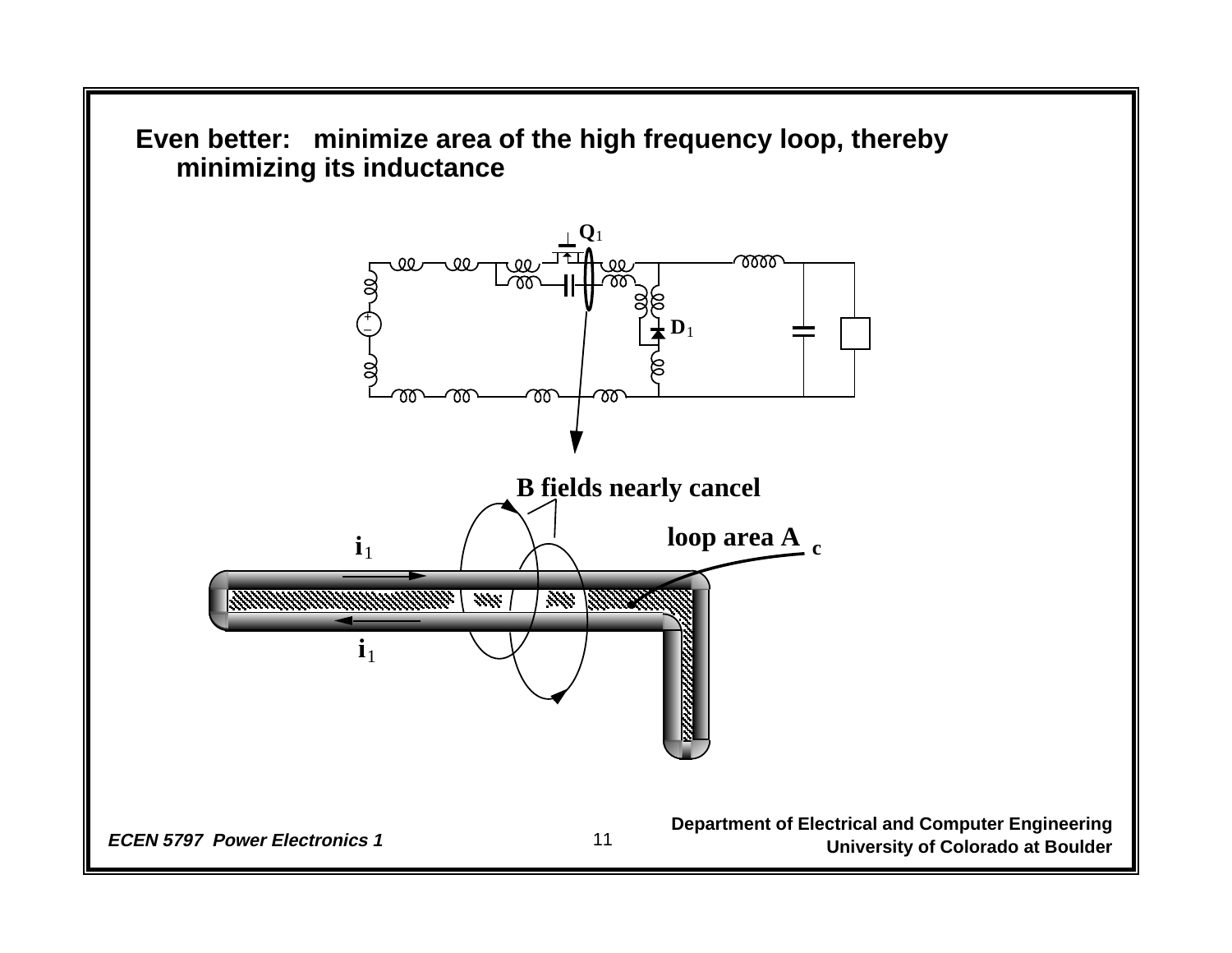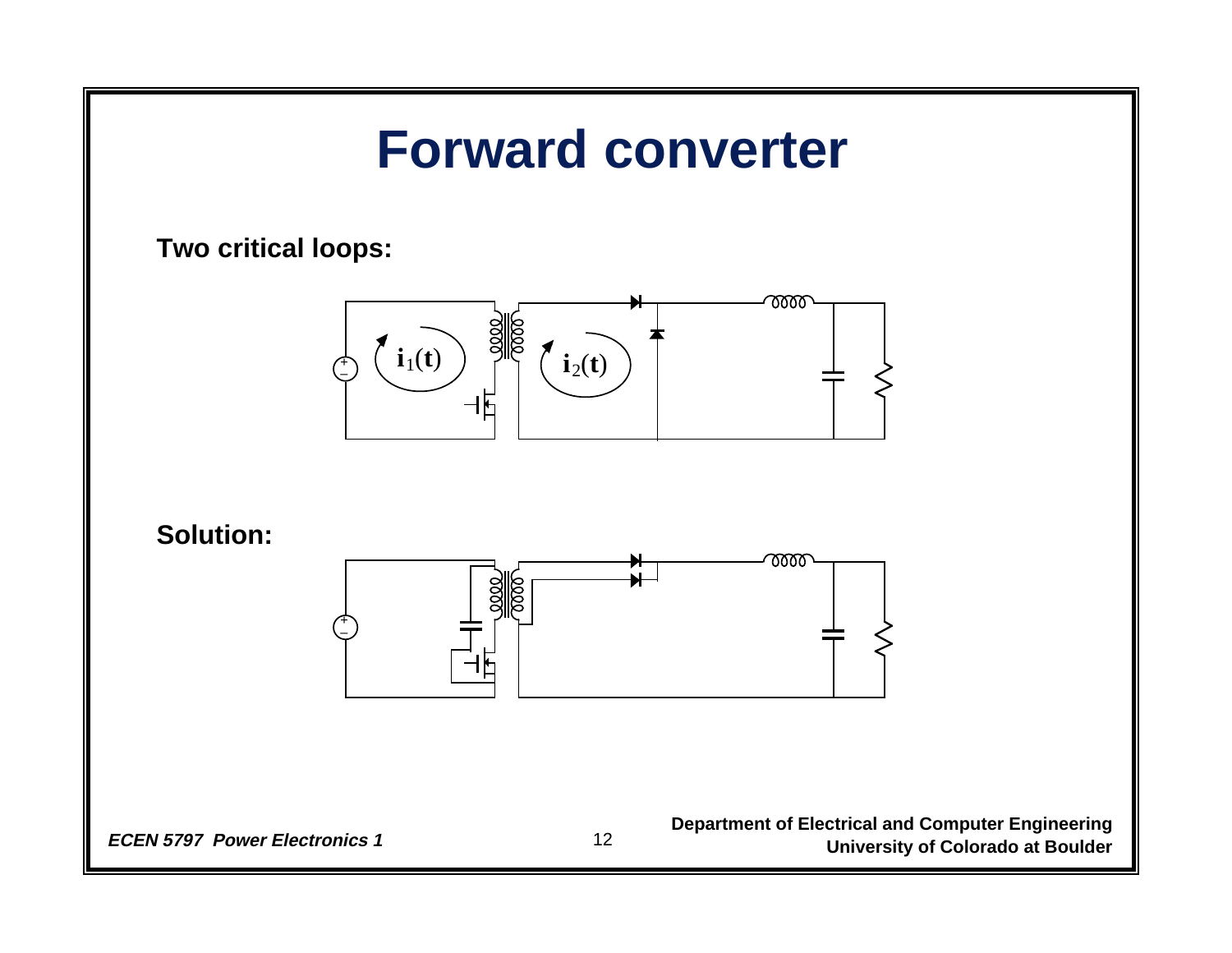### **Unwanted coupling of signals via impedance of ground connections**



- • **All currents must flow in closed paths: determine the entire loop in which large currents flow, including the return connections**
- • **Ground (zero potential) references may not be the same for every portion of the system**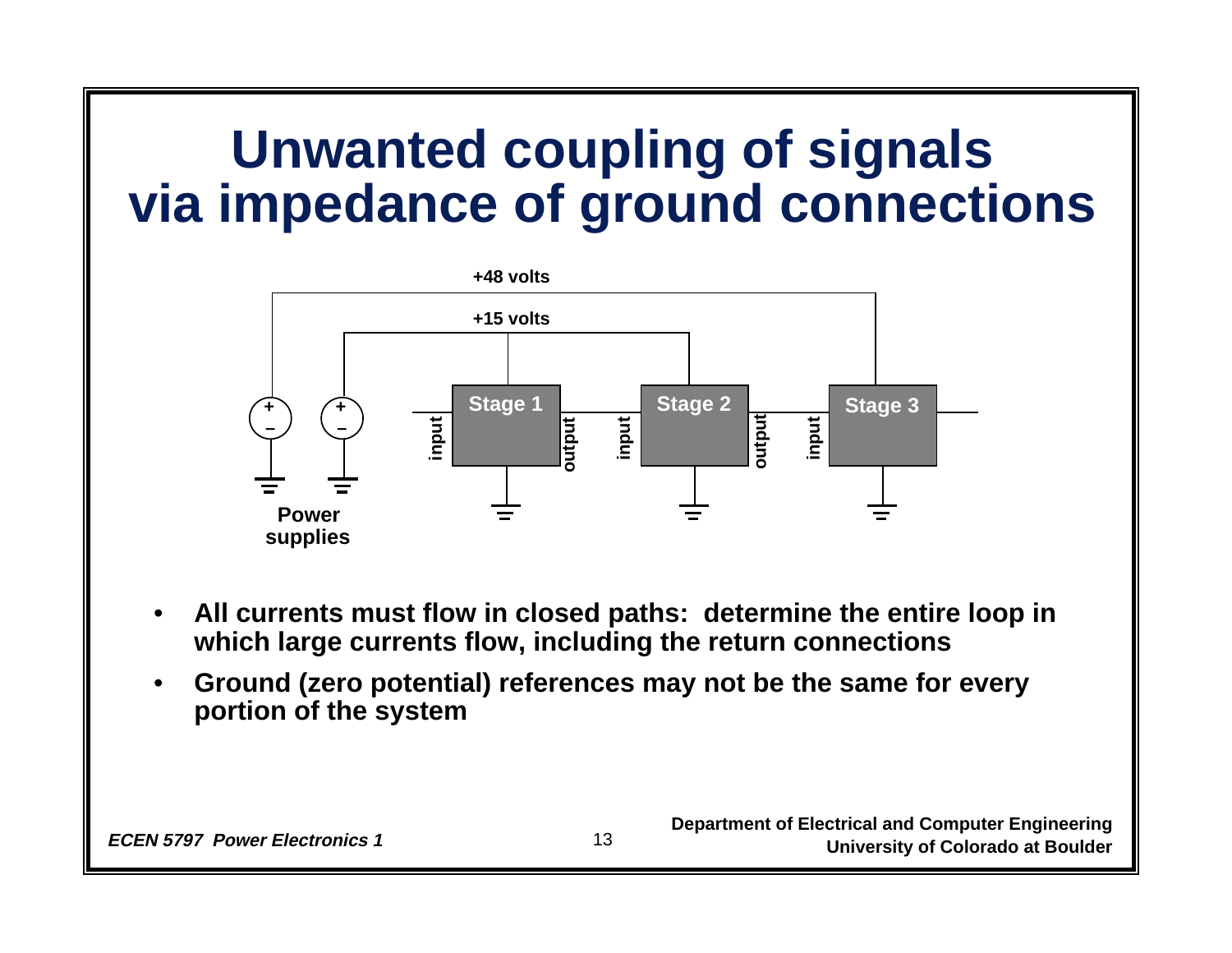#### **Example: suppose the ground connections are**



**<sub>in2</sub> =**  $**v**$ **<sub>out1</sub> –**  $**Z**$ **<sub>g</sub> (<b>i**<sub>2</sub> + **i**<sub>3</sub>)

**"Noise" from stages 2 and 3 couples into the input to stage 2 This represents conducted EMI, or specifically corruption of the ground reference by system currents**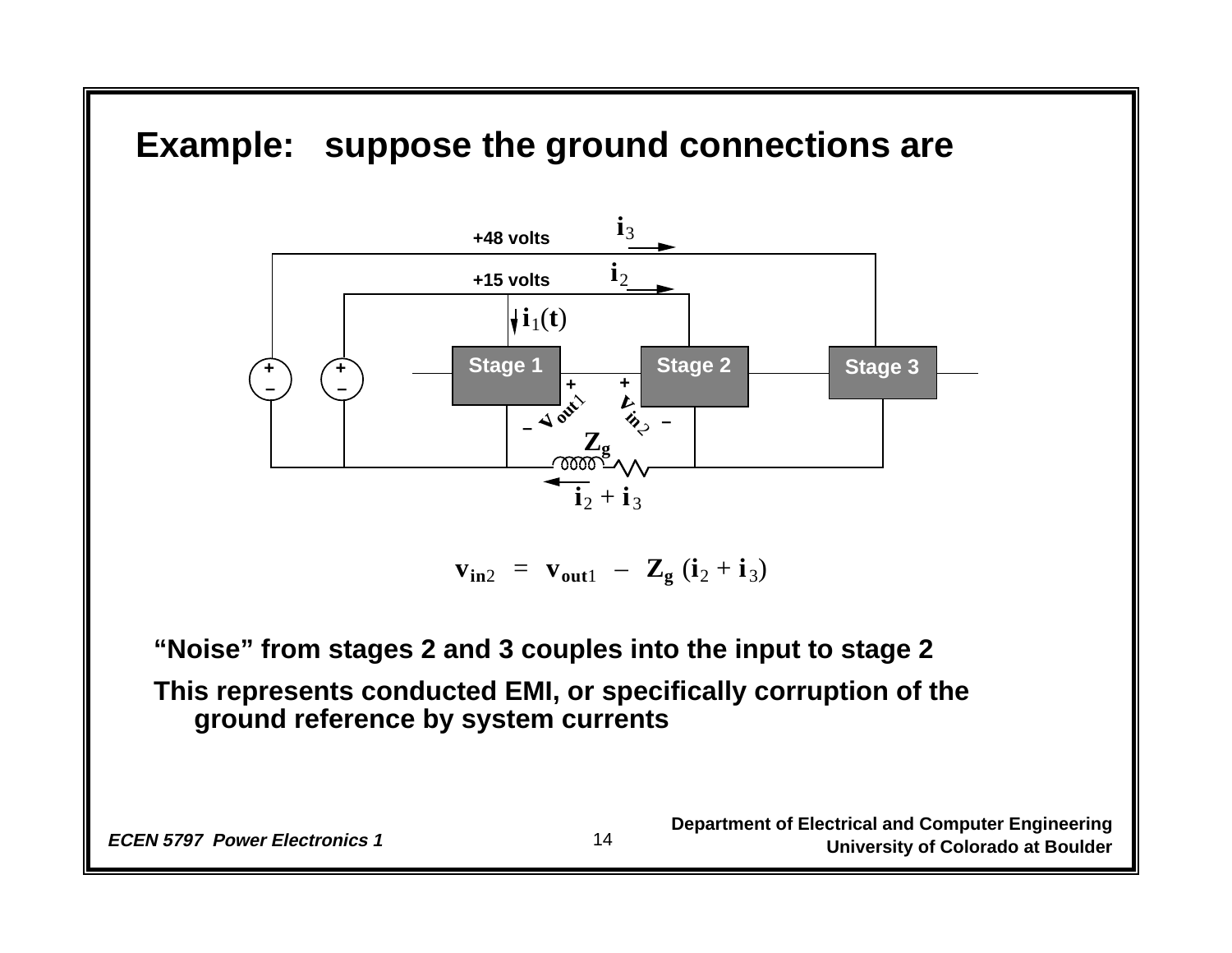## **Example: gate driver**

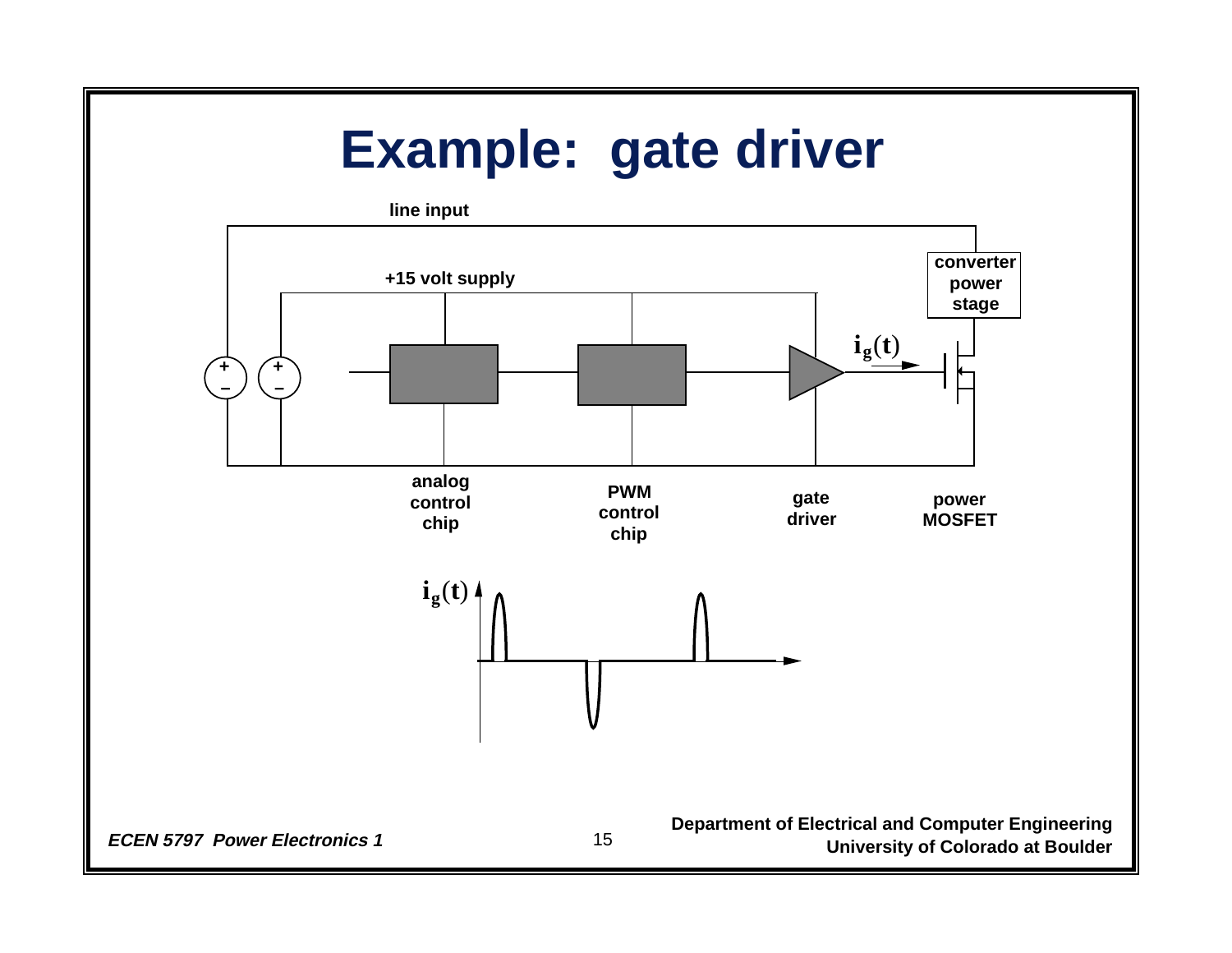#### **Solution: bypass capacitor and close coupling of gate and return leads**



#### **High frequency components of gate drive current are confined to a small loop**

**A dc component of current is still drawn output of 15V supply, and flows past the control chips. Hence, return conductor size must be sufficiently large**

**Department of Electrical and Computer Engineering ECEN 5797 Power Electronics 1** 16 16 **University of Colorado at Boulder**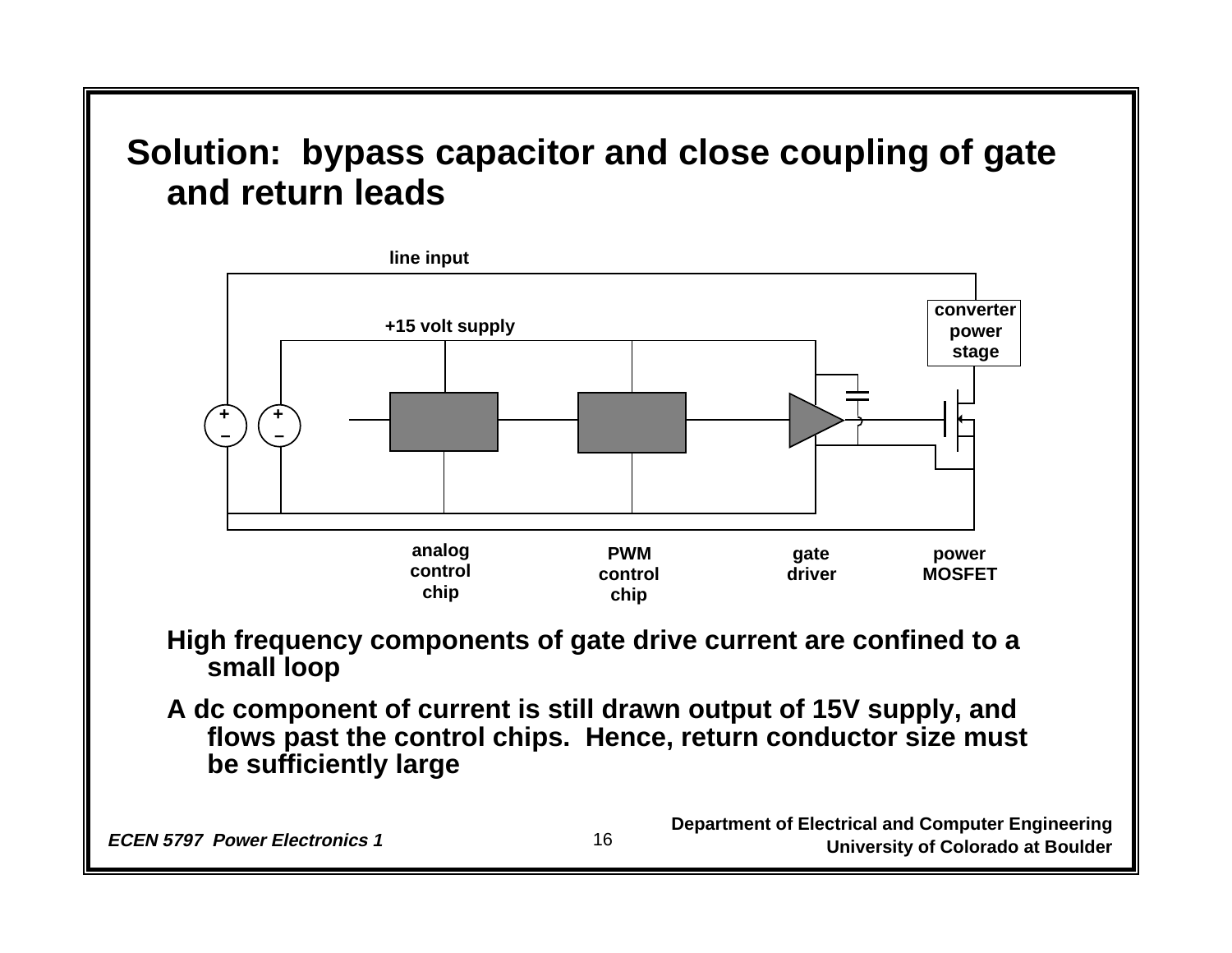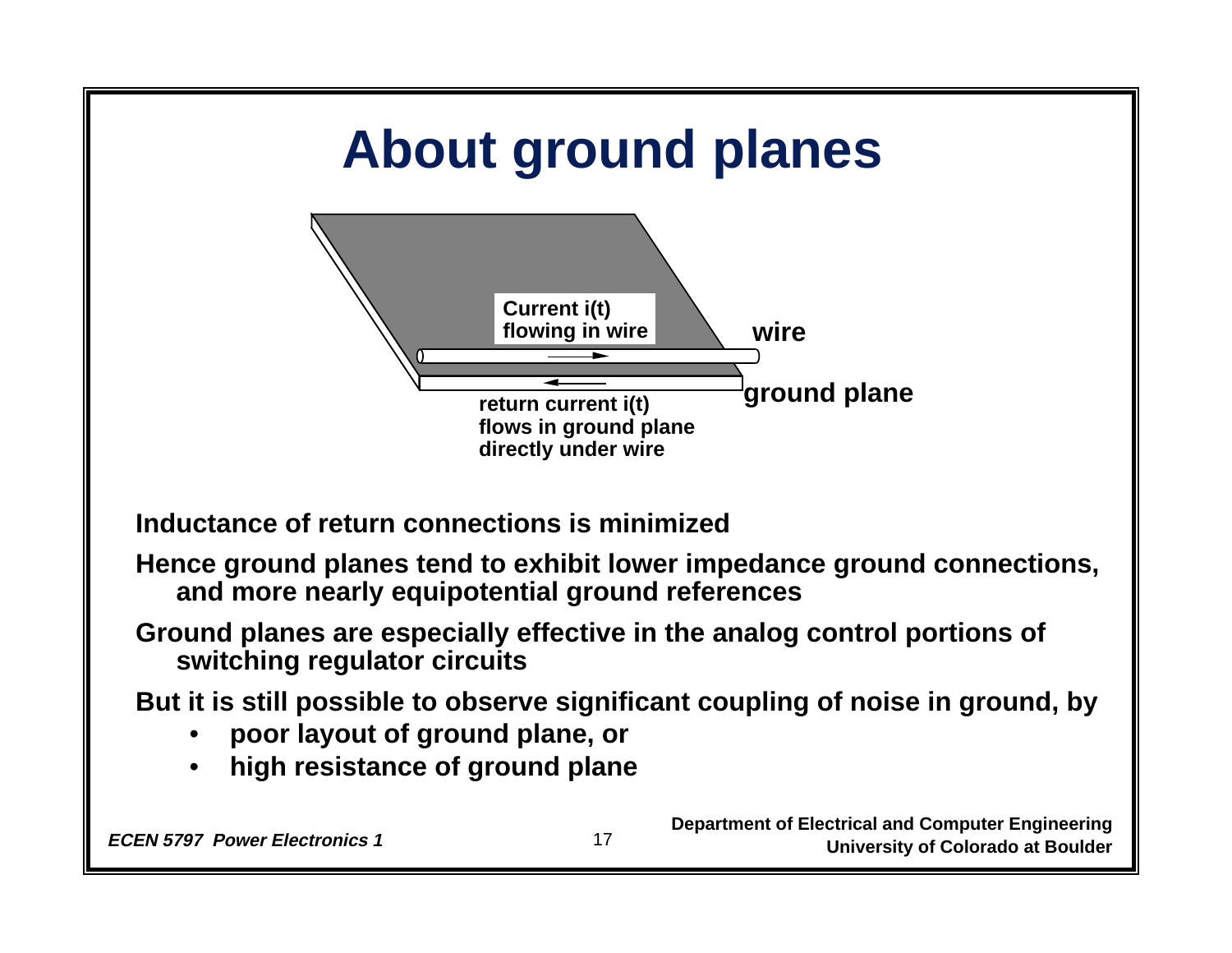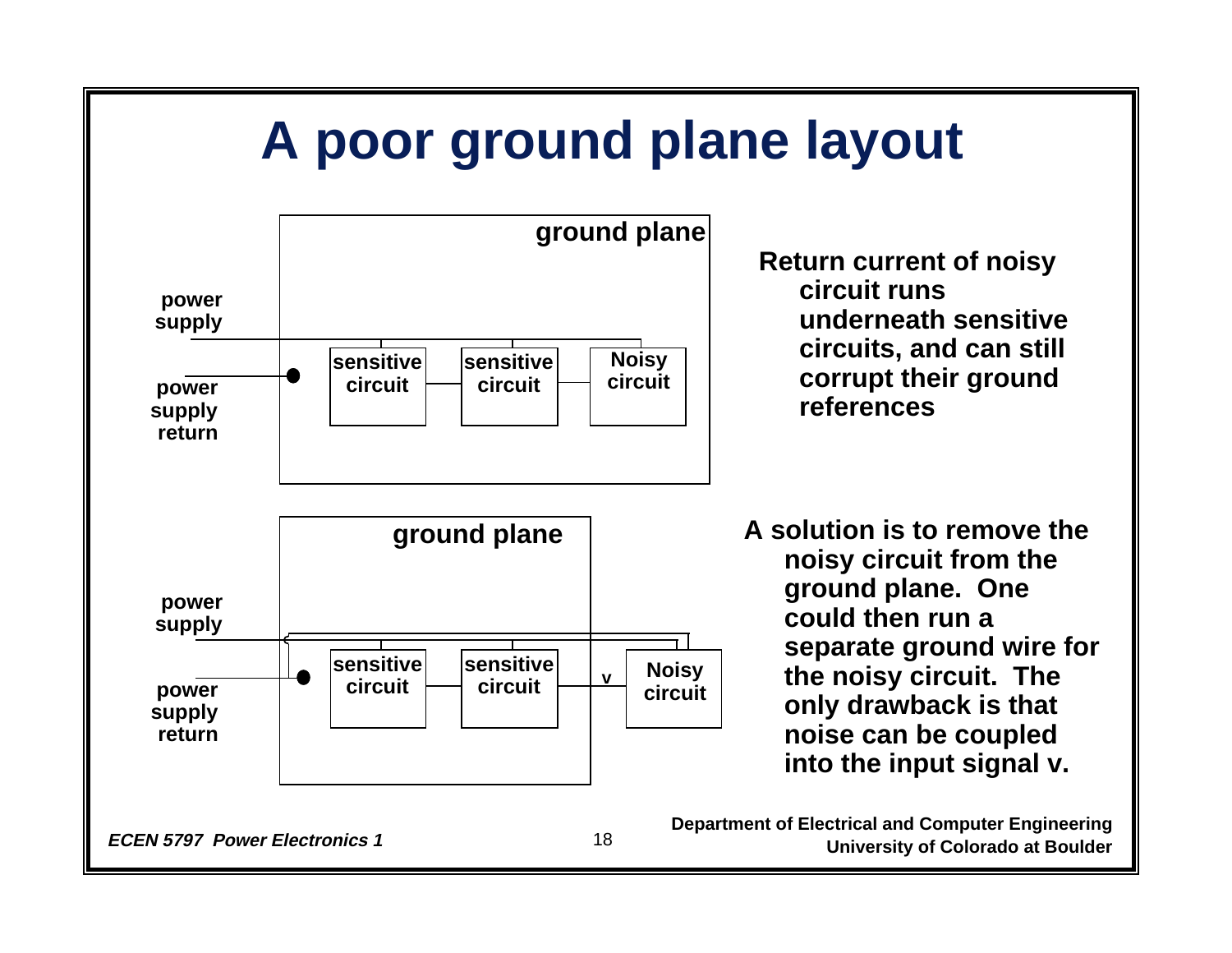

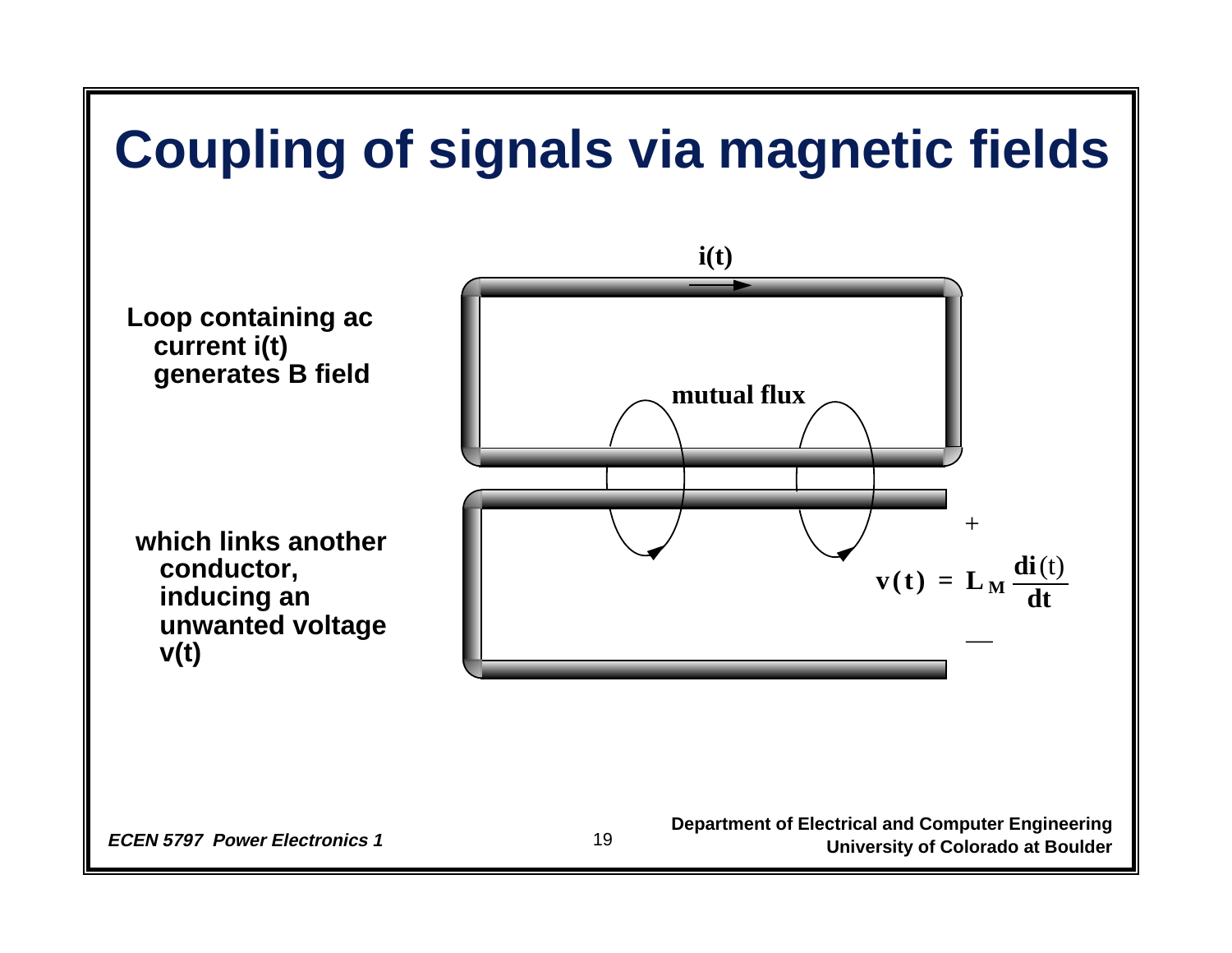**This phenomenon can sometimes be a problem when ground loops are present. Circulating ground currents are then induced, which lead to variations in the ground reference potential**



**Measurement of audiosusceptibility: observed unusual and unexpected results**

**Fixed by breaking ground loops**

**Audiosusceptibility then was as expected**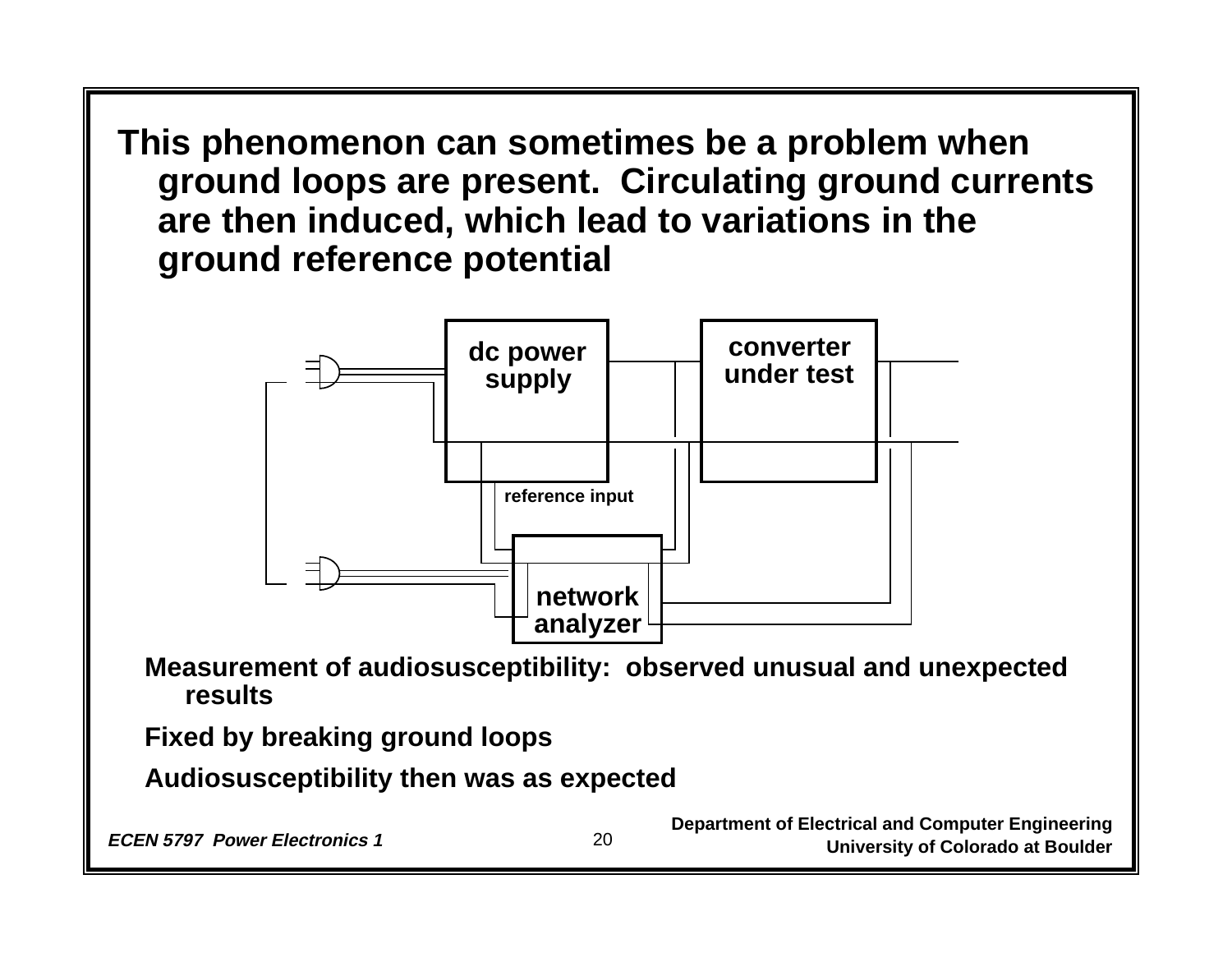# **Stray capacitances**

**Most significant at high voltage points in circuit Two major sources of EMI:**

- **Transformer interwinding capacitance**
- •**MOSFET drain-to-heatsink capacitance**

**Drain-to-heatsink capacitance**



**When the switched drain voltage is applied to this capacitance, current spikes must flow.**

**The currents must flow in a closed path (a loop). What is the loop in your circuit?**

**To control the effects of these currents,**

- • **provide a short path for them to return to their origin**
- •**add common-mode filters**
- •**slow down switching times**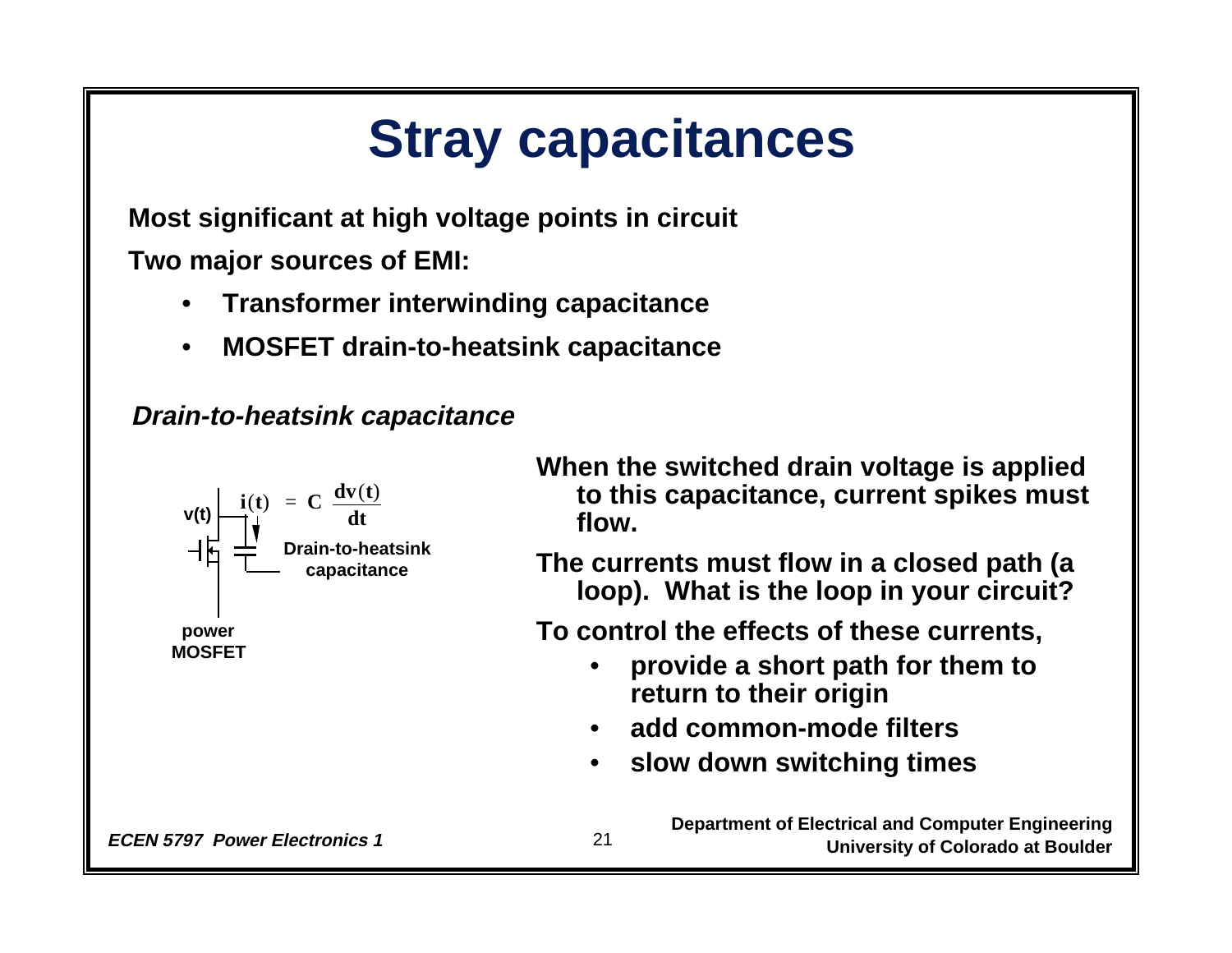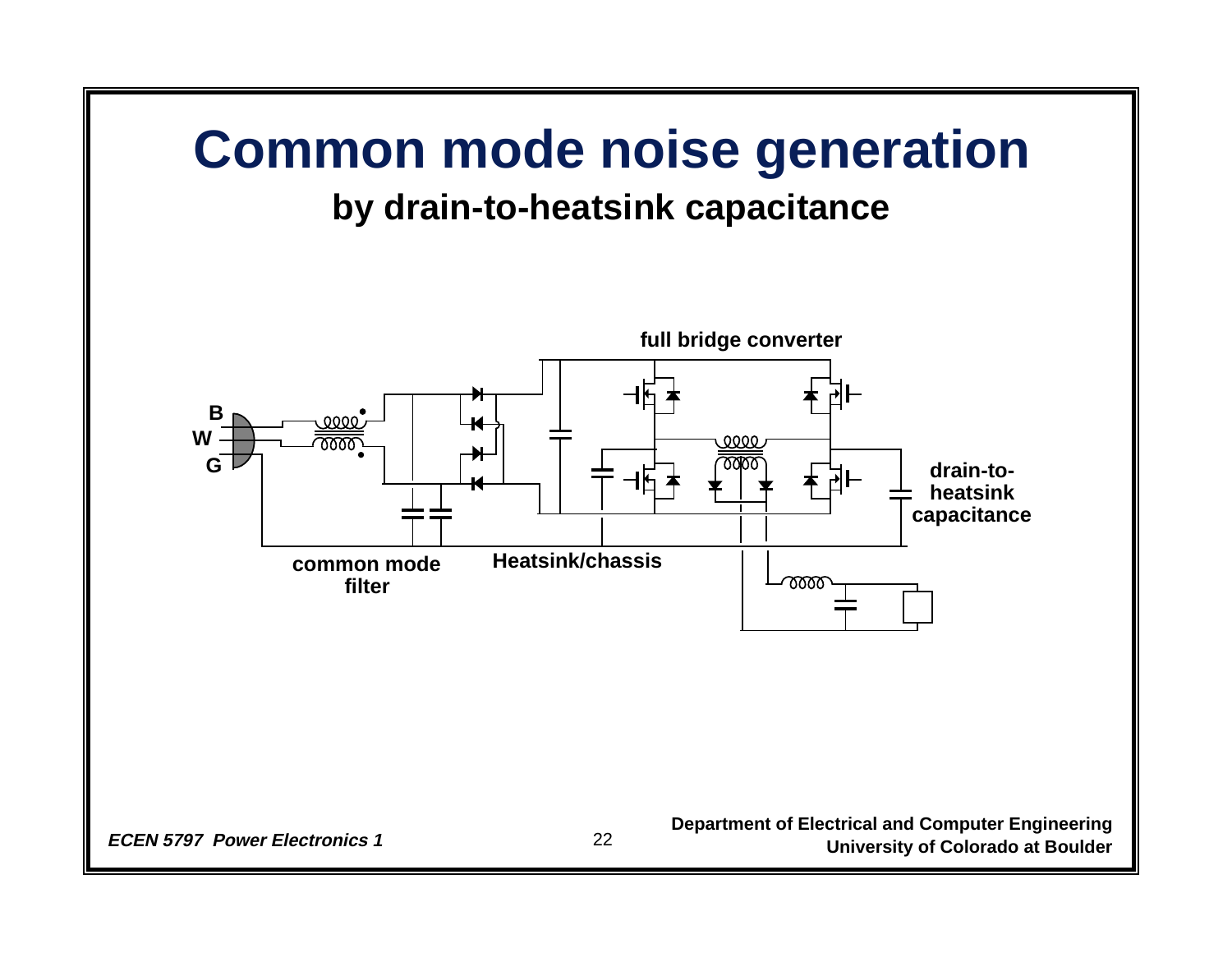### **Common mode noise generation by transformer interwinding capacitance**

**Flyback converter example**



**Transformer interwinding capacitance causes currents to flow between the isolated (primary and secondary) sides of the transformer, and can cause the secondary-side ground voltage to switch at**  high frequency:  $v_{sq}(t)$  contains **a high-frequency component.**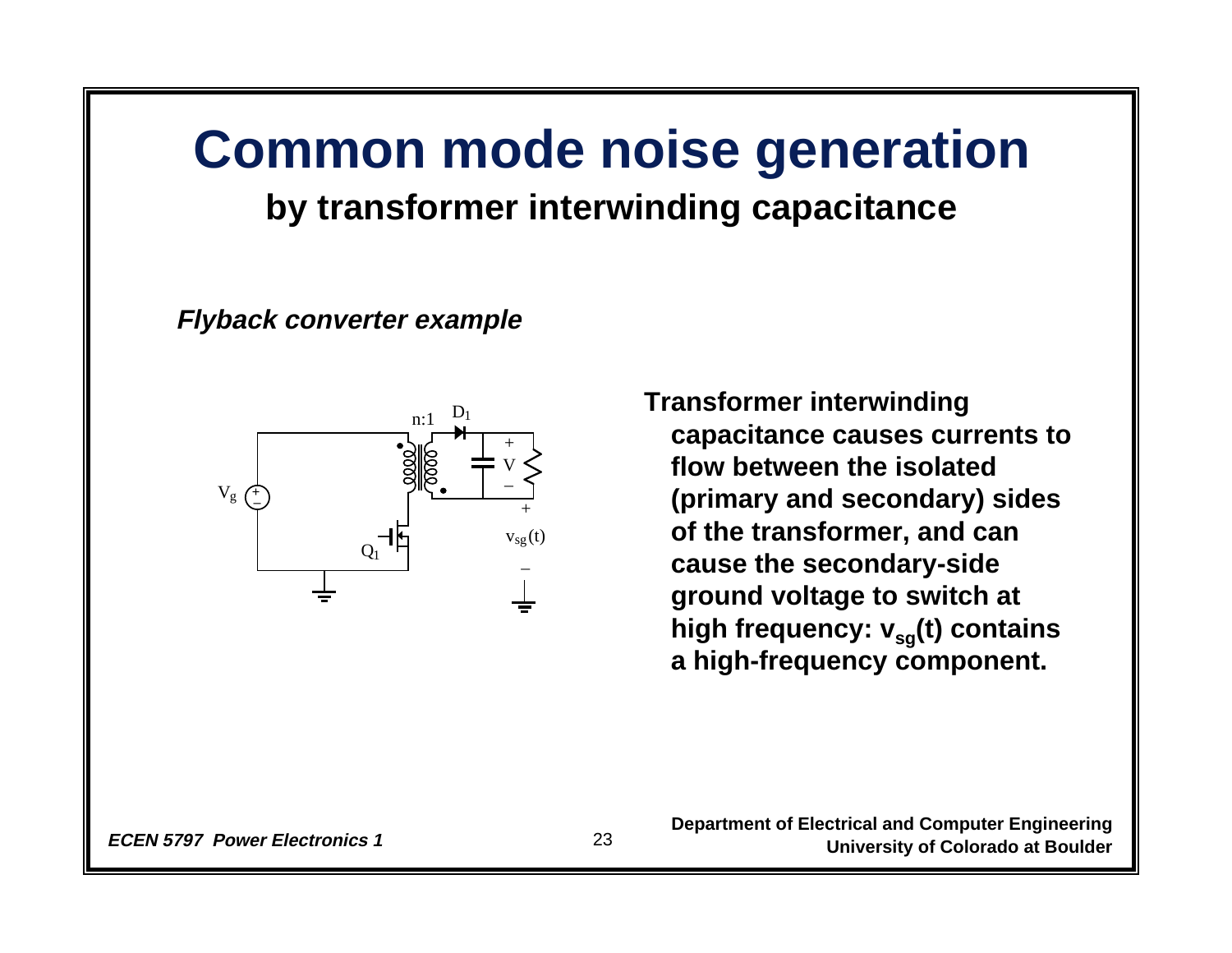### **Modeling transformer interwinding capacitance**

**Suppose the transformer is wound as follows:**



**A simple lumped element model, including interwinding capacitance:**

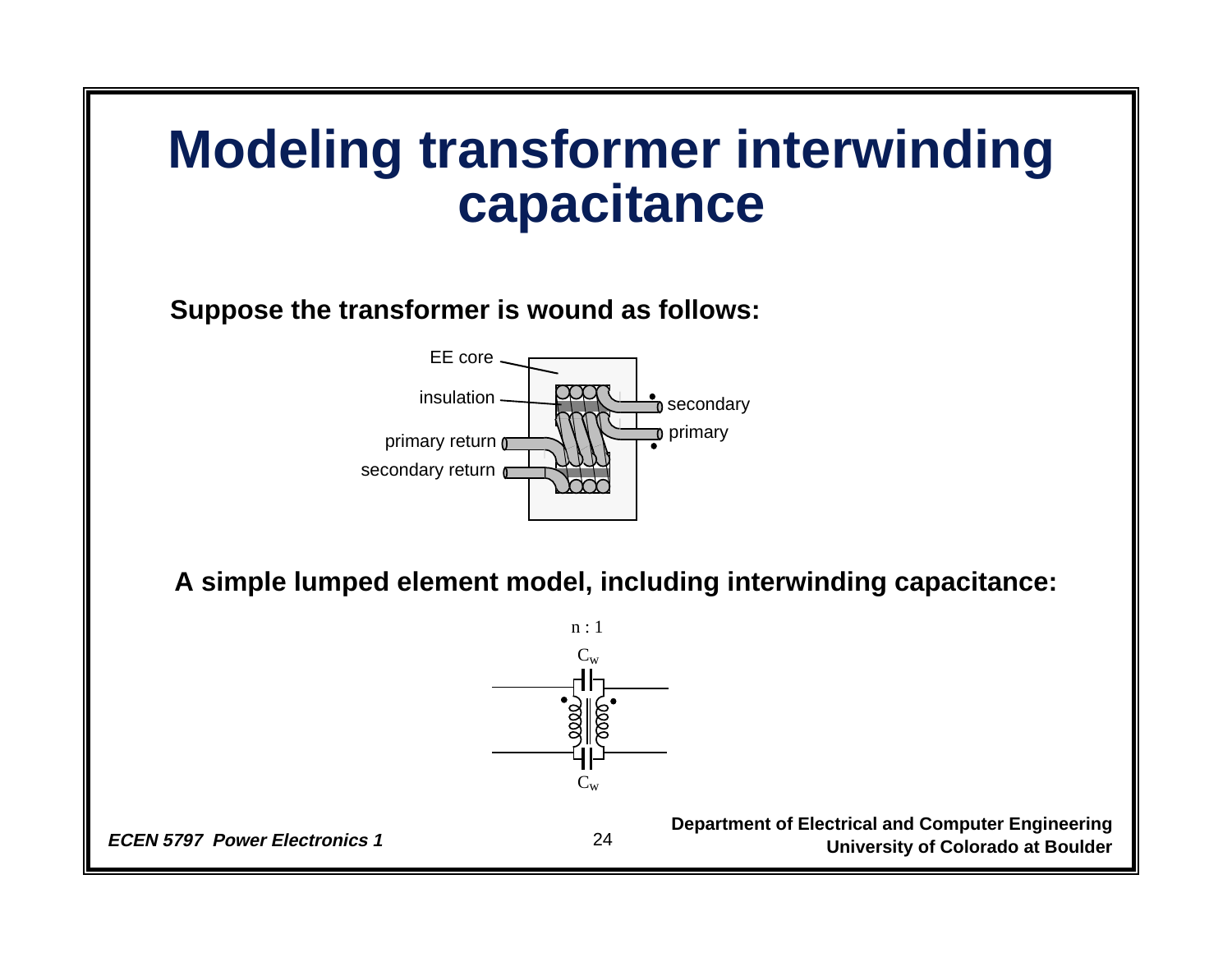# **Flyback converter ground potentials**



**model.**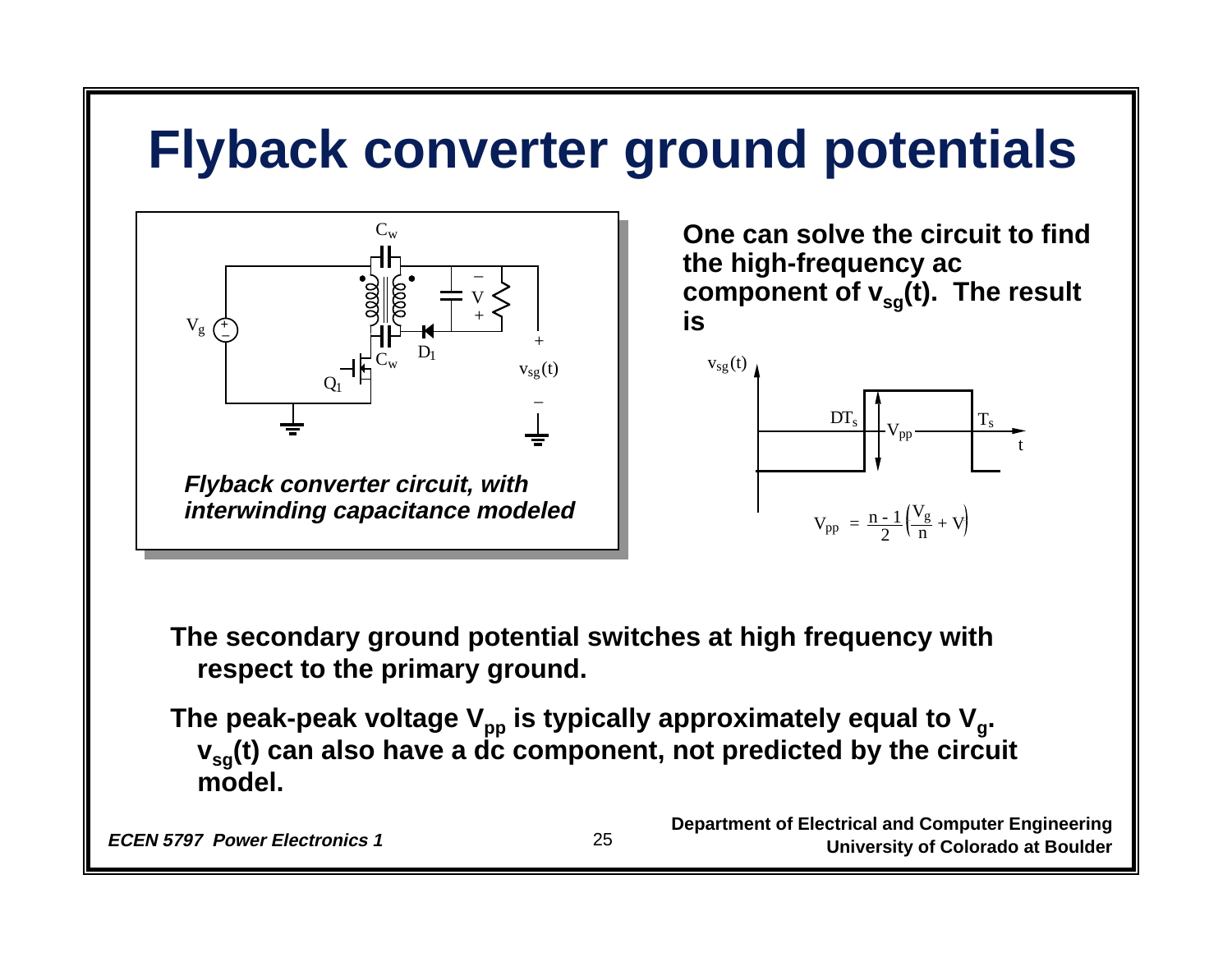#### **Secondary-side stray capacitances now lead to common-mode currents**

**Example: diode case-to-heatsink capacitance**





#### **These currents usually corrupt the ground reference voltage**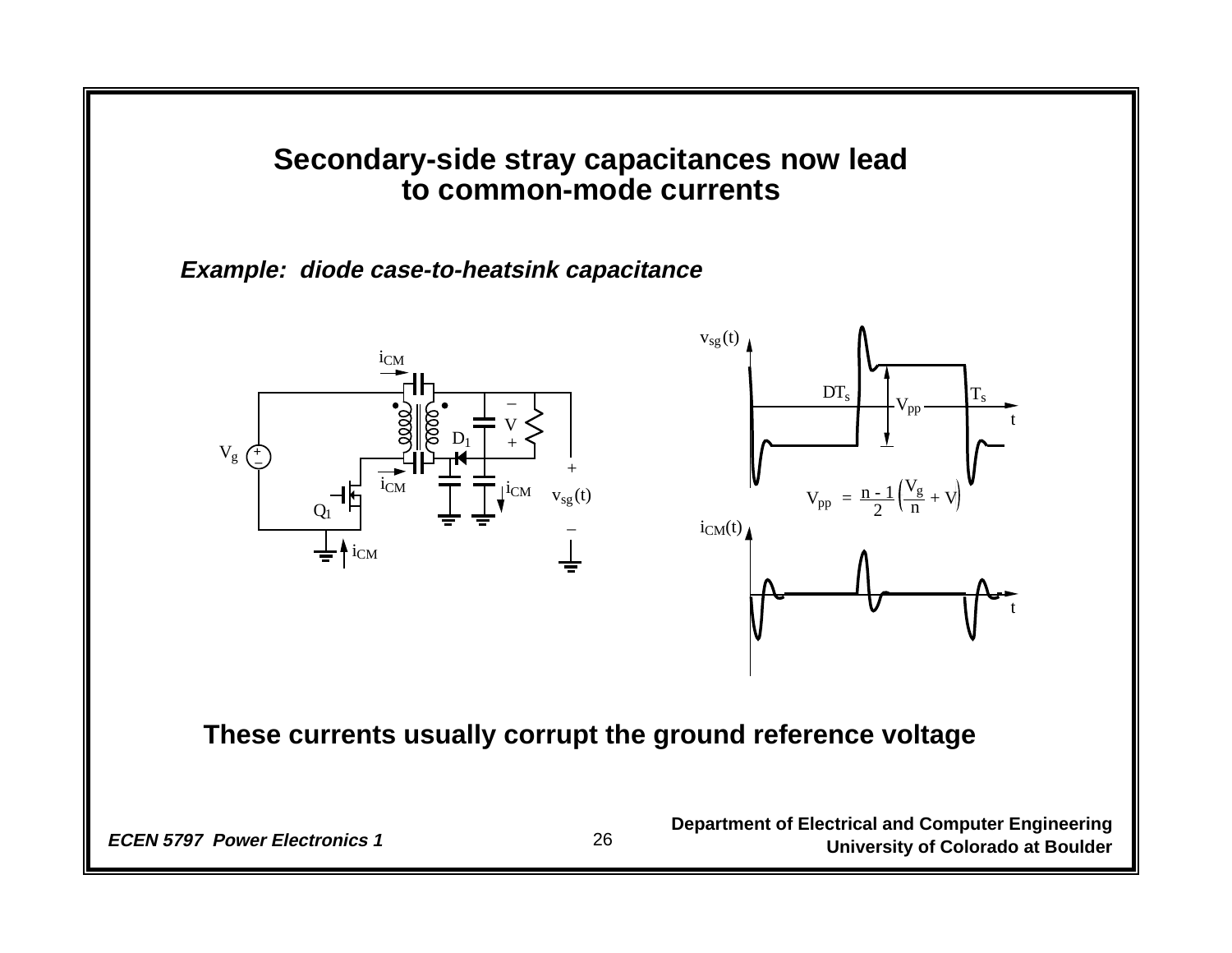# **Discussion**

- **Transformers can successfully provide dc and low-frequency ac isolation**
- **Transformer interwinding capacitances couple the primary and secondary voltages, greatly reducing the high-frequency ac isolation and leading to common-mode currents and conducted EMI**

**Some possible solutions:**

- **Redesign the transformer to reduce the interwinding capacitance. This usually leads to increased leakage inductance**
- **Add common-mode filters:**

**Capacitors which connect the primary- and secondary-side grounds**

**Common-mode filter inductors**

**This greatly reduces conducted EMI, and can also reduce radiated EMI. But the capacitors do not allow the secondary ground potential to switch at high frequency.**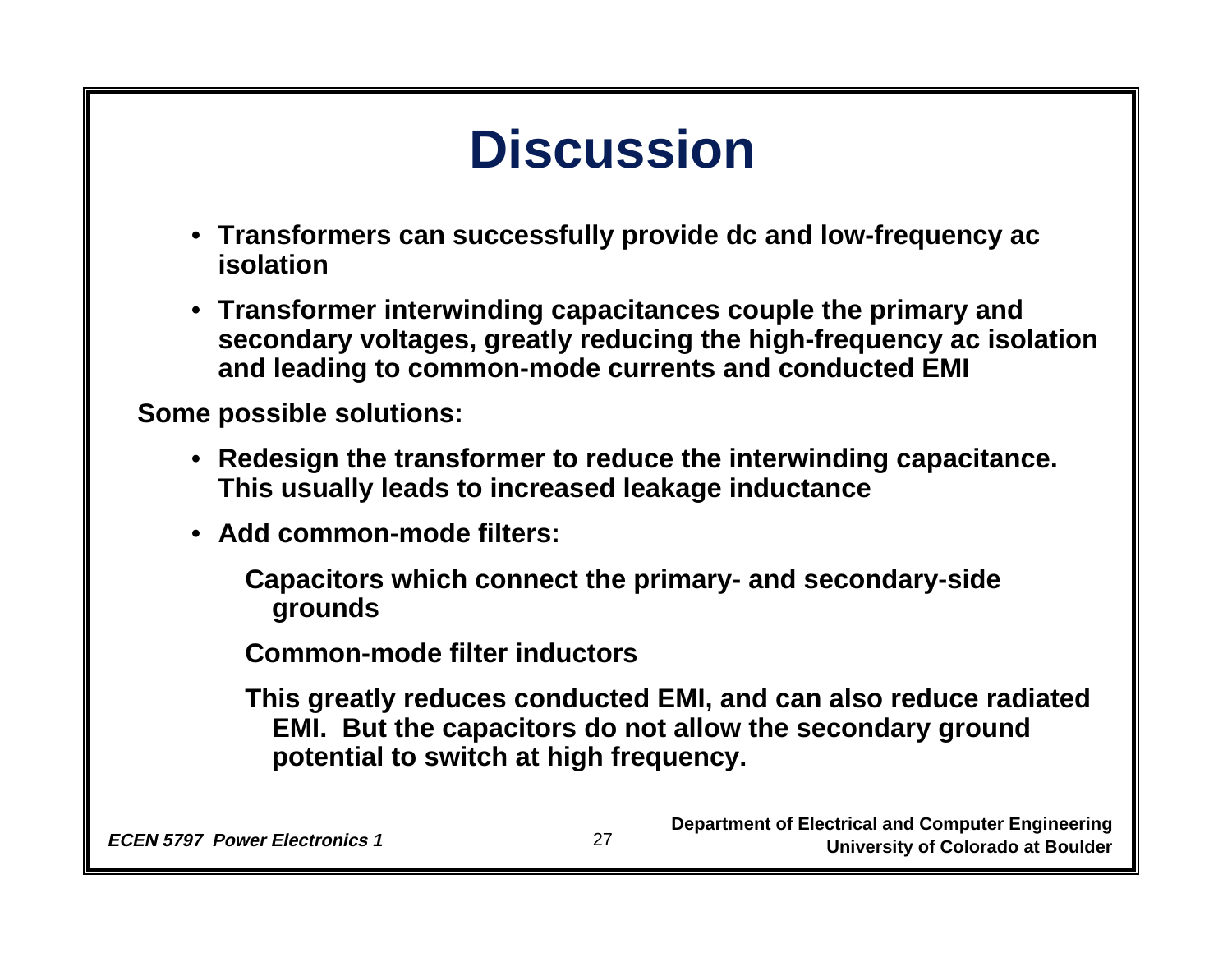#### **Addition of capacitance between primary and secondary grounds**



Capacitor C<sub>sg</sub> is much larger than the stray capacitances, and so nearly all of the common-mode current flows through C<sub>sg</sub>. If C<sub>sg</sub> is sufficiently large, then it will have negligible voltage ripple, and  $\mathbf{v}_{sg}$ (t) **will no longer contain a high-frequency component.**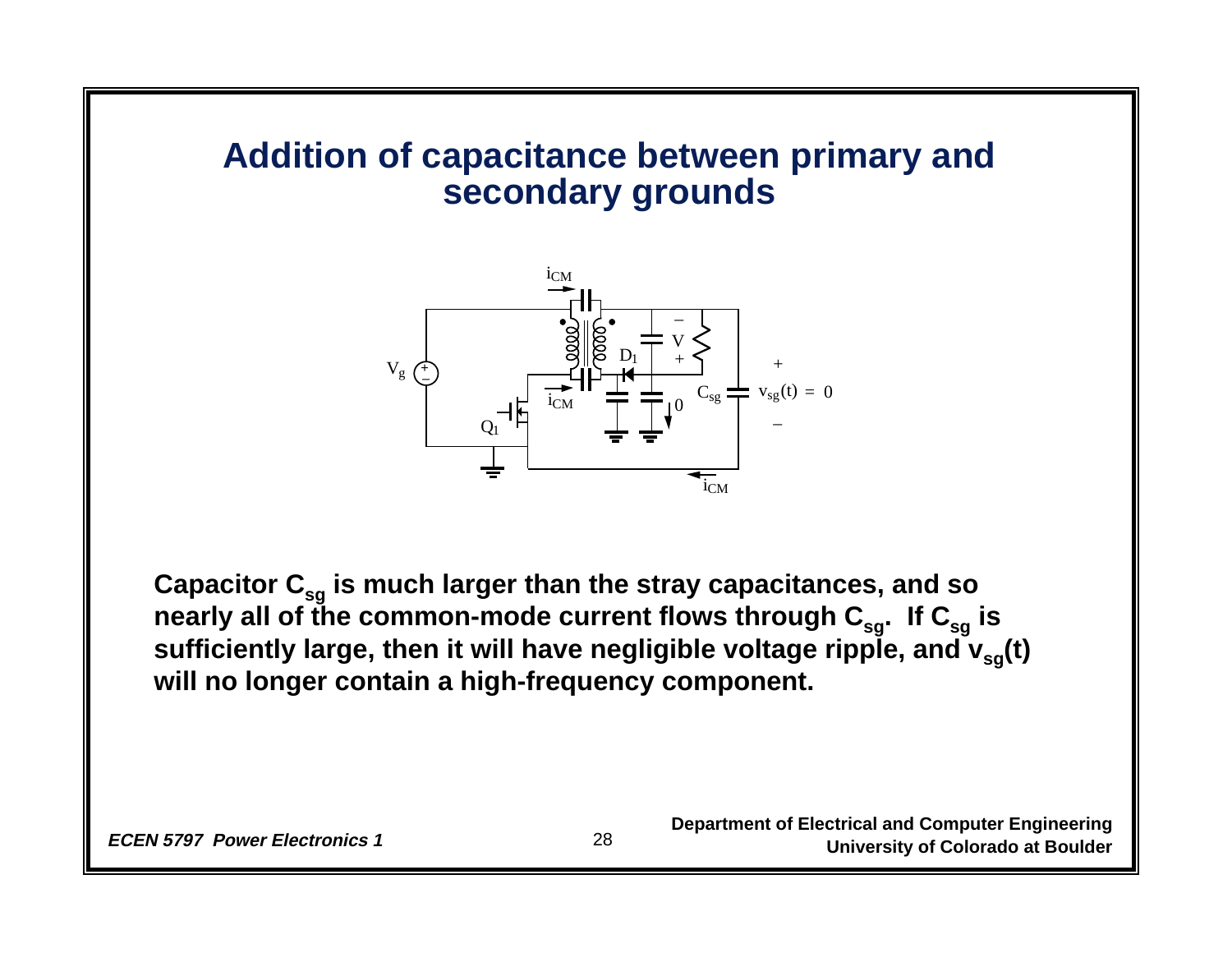### **Measurement of common mode current**



**The common mode current due to transformer interwinding capacitance can be easily measured using a current probe**

The differential-mode current i<sub>DM</sub>(t) cancels out, and the **oscilloscope will display 2i<sub>CM</sub>(t).**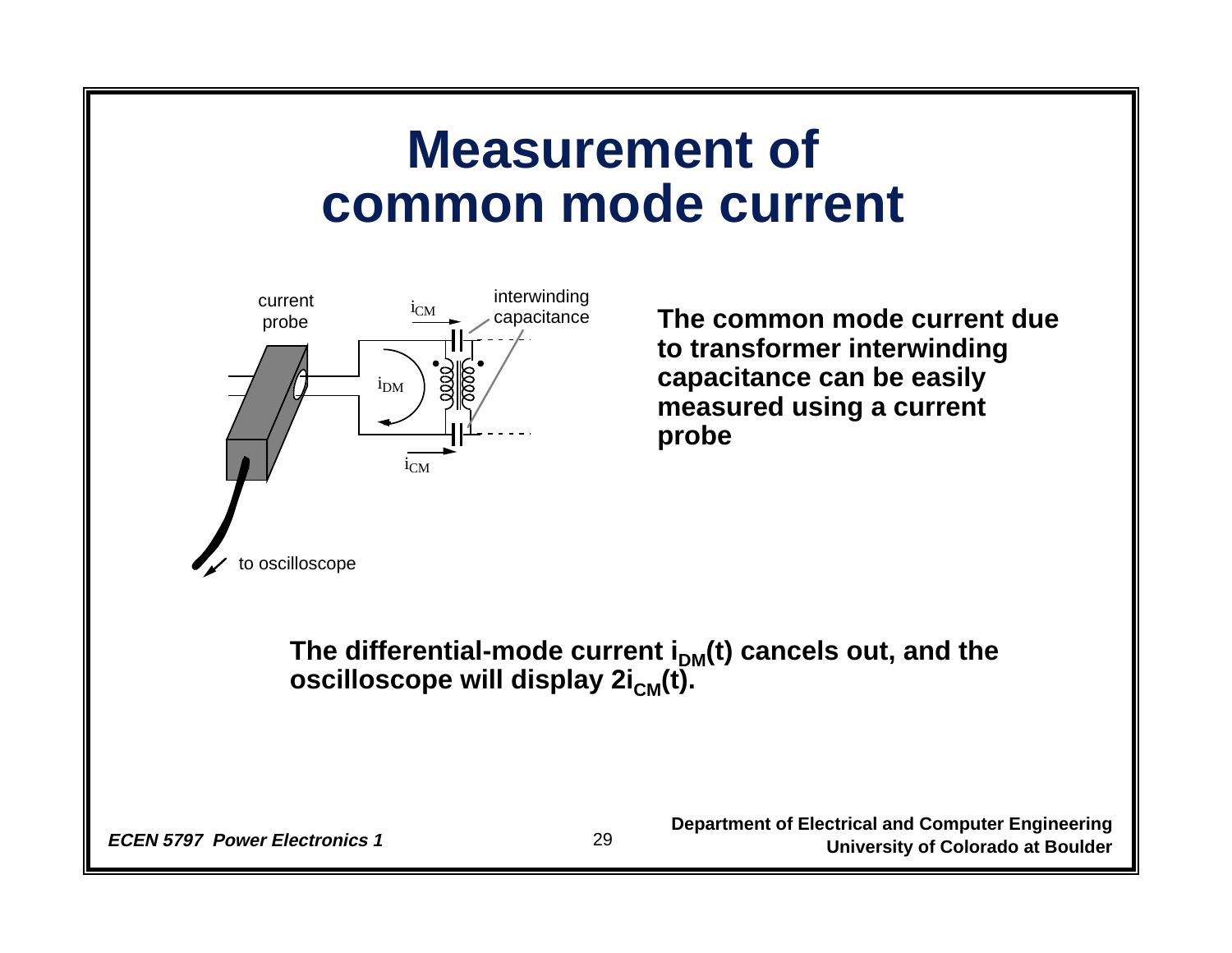## **A Common-Mode Choke**



**Equivalent circuit, including magnetizing inductance:**

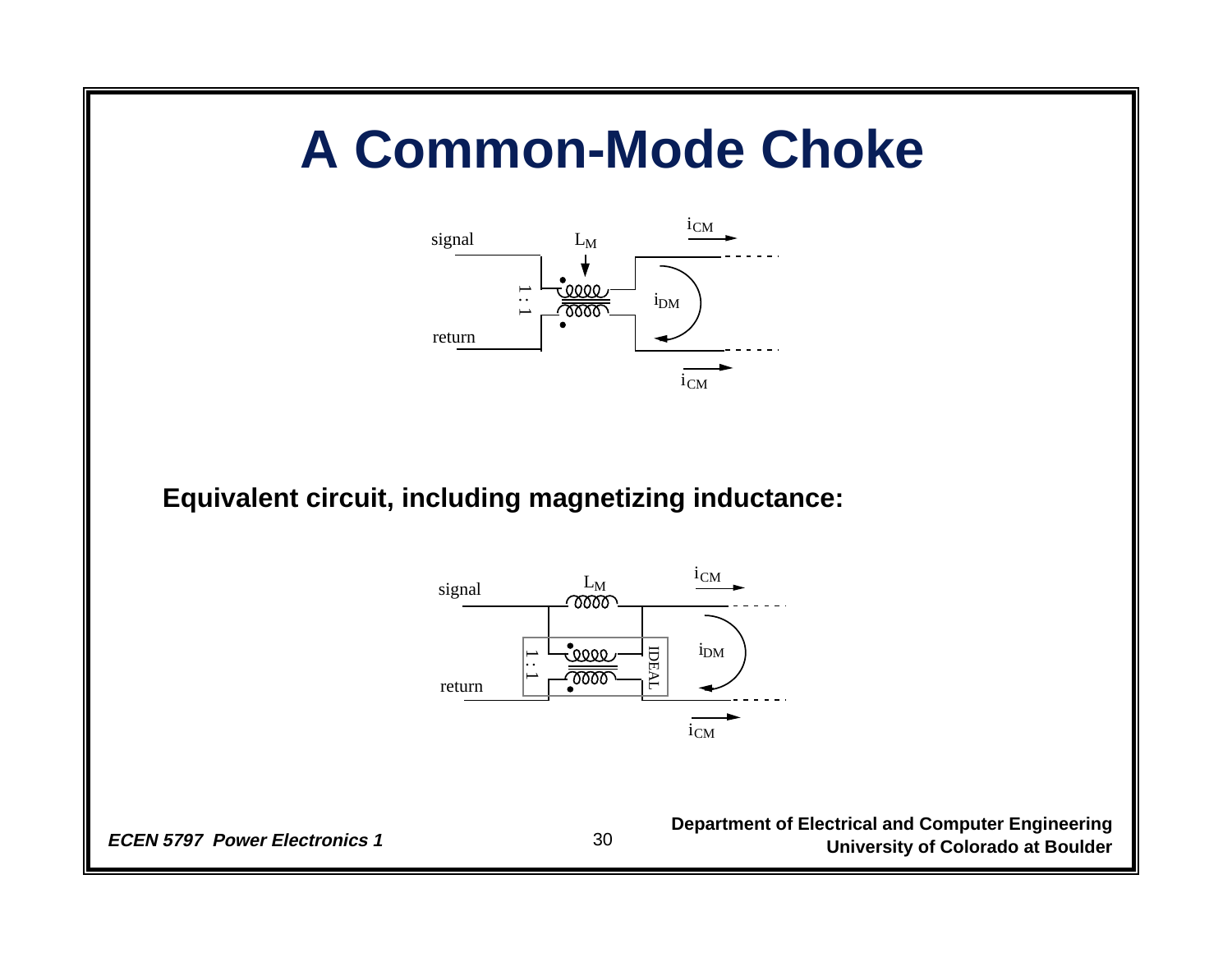#### **Operation of Common-Mode Choke**

#### **Differential mode**



**i<sub>DM</sub>** cancels out in windings, with no **net magnetization of core. To the extent that the leakage inductance can be neglected, the commonmode choke has no effect on the differential-mode currents.**

#### **Common mode**



**The common-mode currents effectively add, magnetizing the core. The common-mode choke presents inductance L <sup>M</sup>to filter these currents.**

**Department of Electrical and Computer Engineering ECEN 5797 Power Electronics 1** 31 31 University of Colorado at Boulder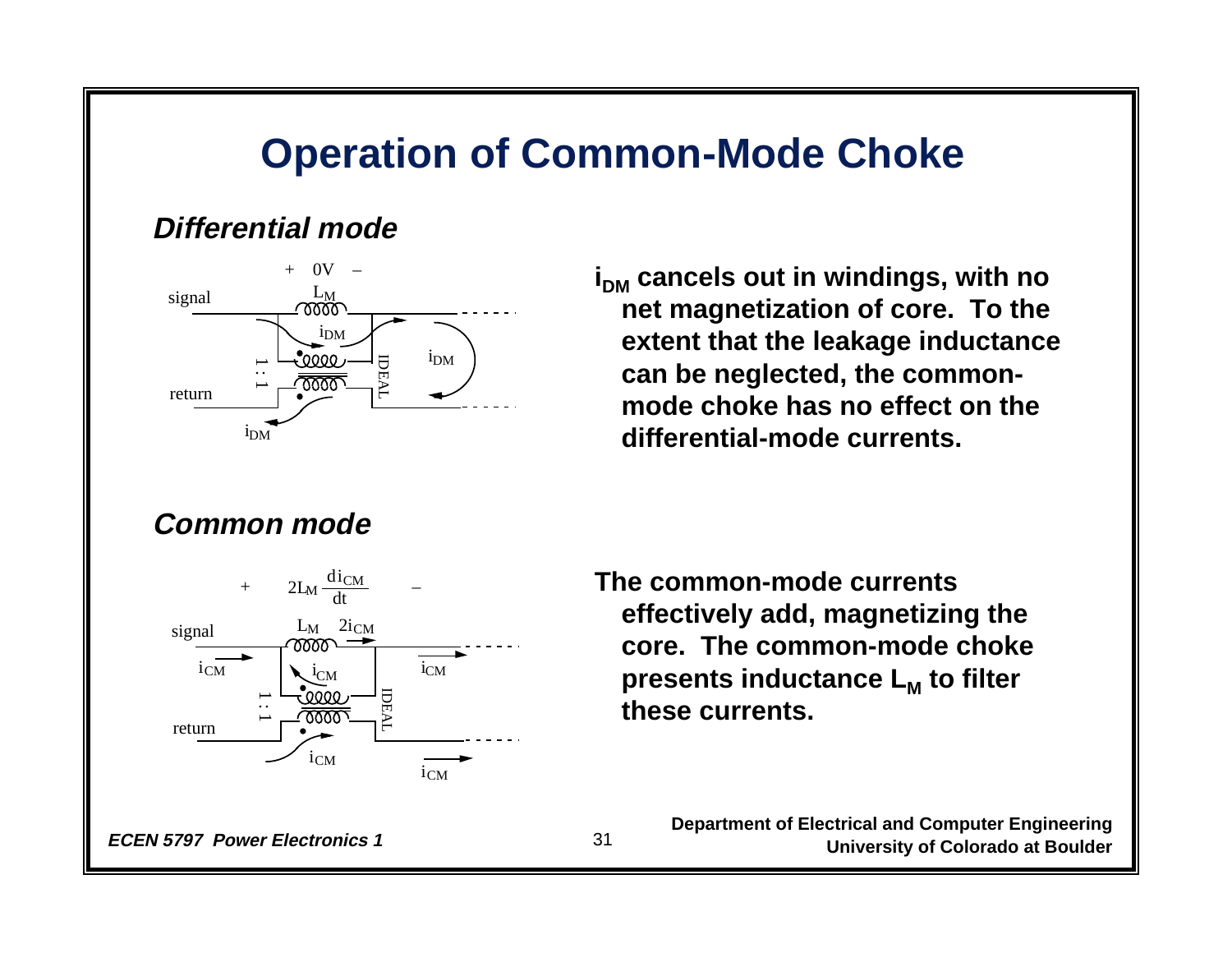# **Use of a common-mode choke**

#### **to reduce the magnitude of currents in transformer interwinding capacitances**



**Common-mode choke inserts inductance L M to oppose flow of highfrequency common-mode currents**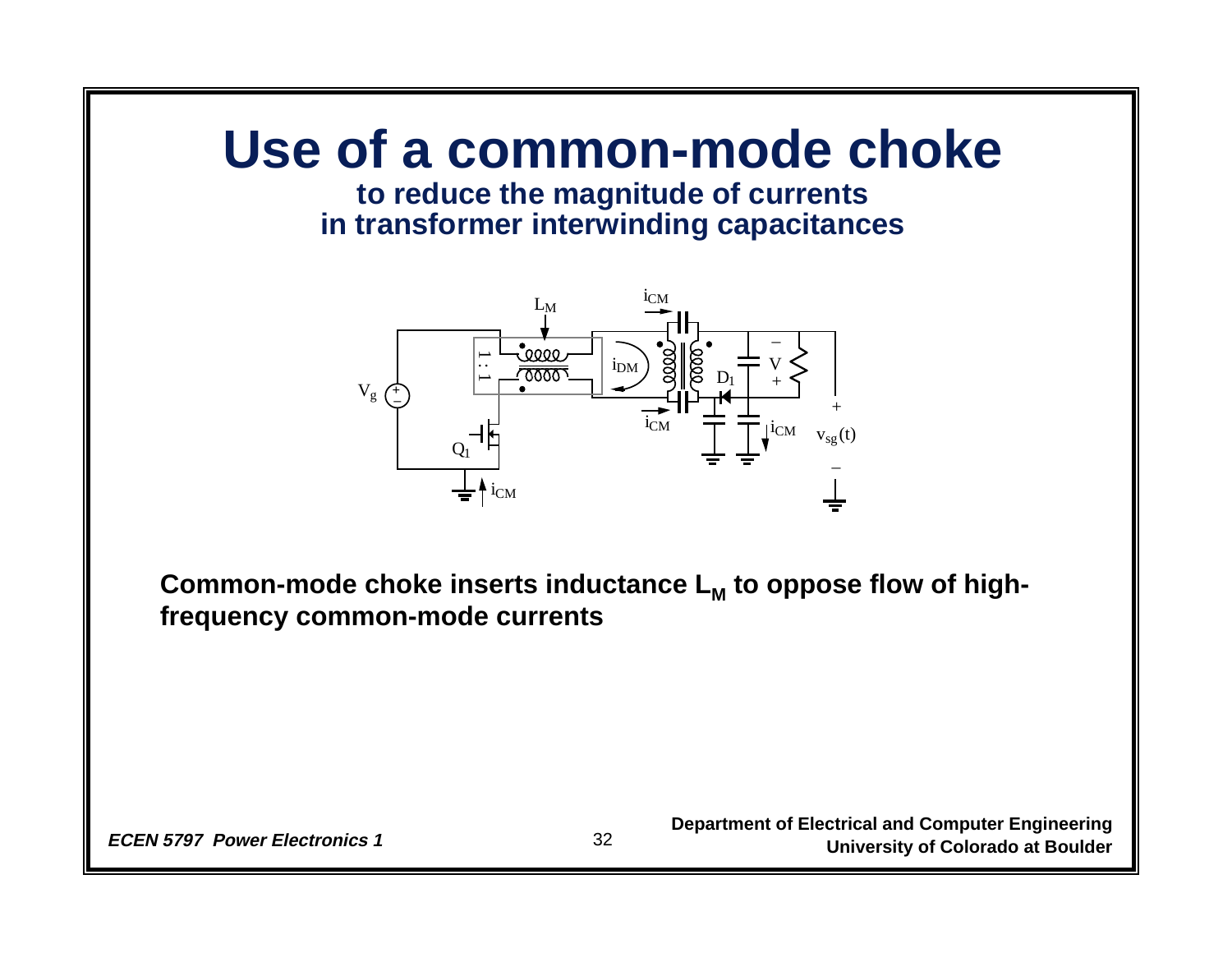# **Use of common-mode chokes**

#### **to filter the power supply input and output**



The common-mode chokes, along with the capacitors C<sub>CMF</sub>, form **two-pole low pass filters which oppose the flow of high-frequency common-mode currents**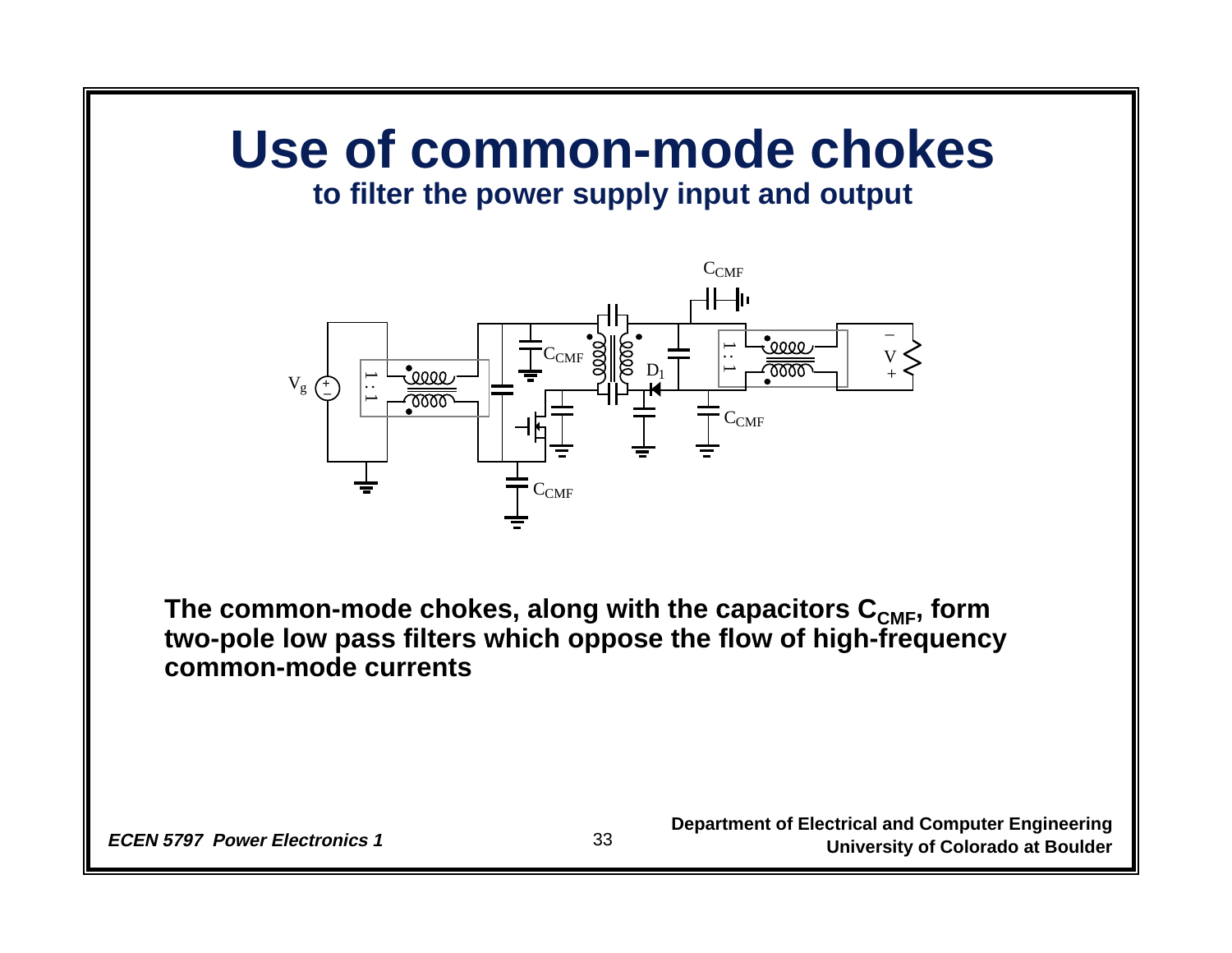### **Use of a common-mode choke to prevent corruption of ground reference voltage**

**Back to example of slide #14:**

**Attempt to prevent coupling of signal (i <sup>2</sup>+ i 3) into input signal vin2 by adding another ground connection, for conduction of return current (i <sup>2</sup>+ i 3). This requires that i <sup>a</sup>= (i <sup>2</sup>+ i 3).**

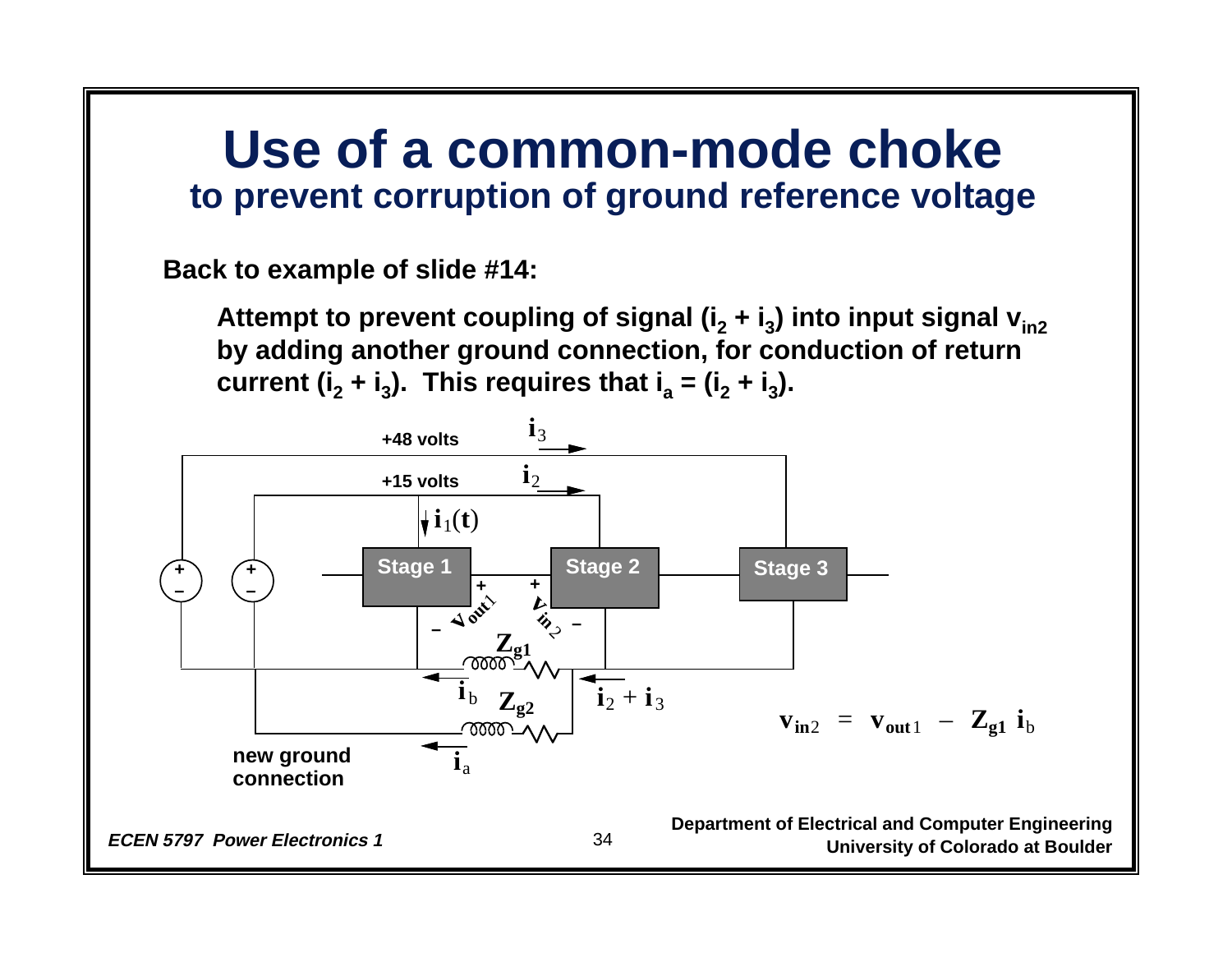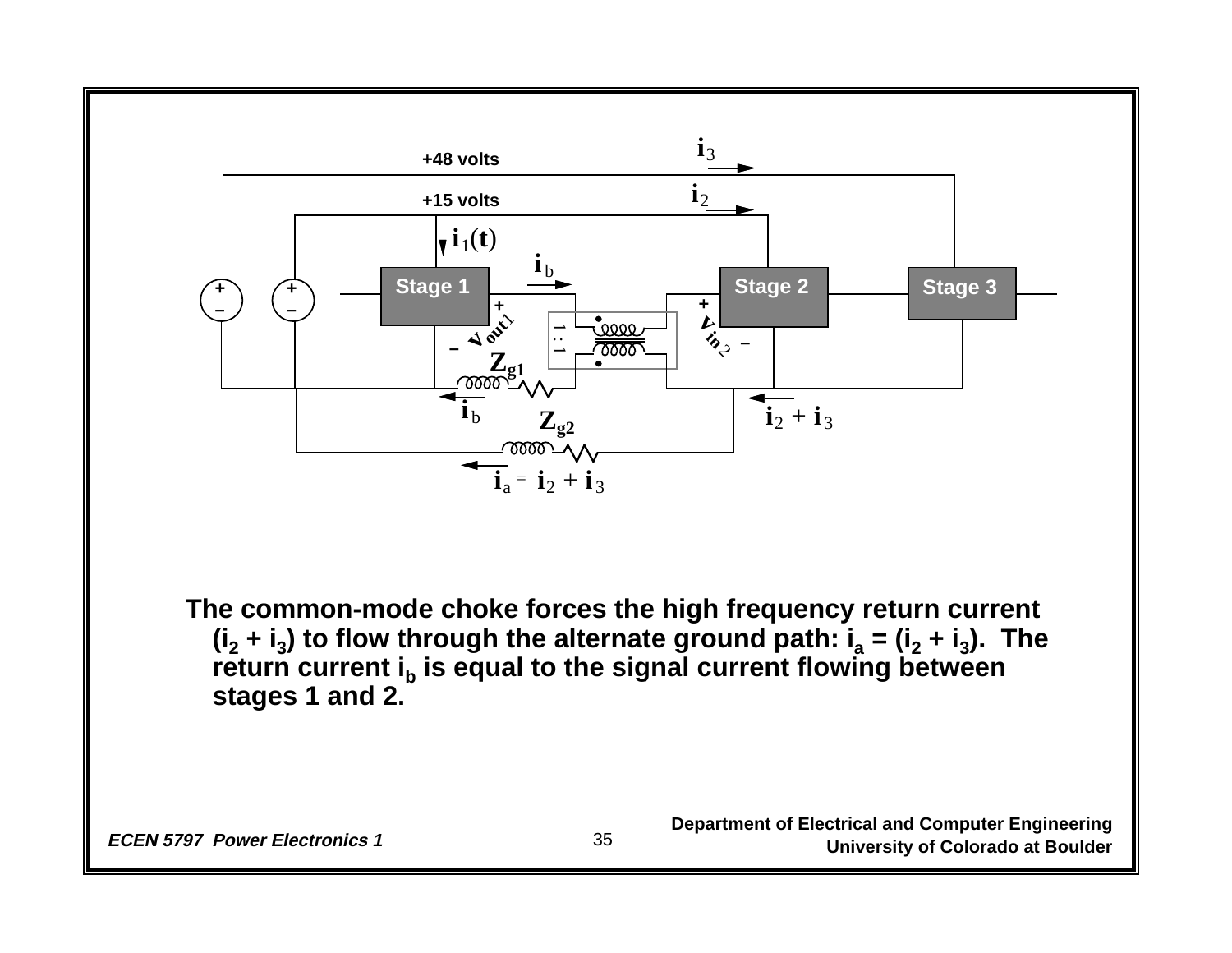#### **Department of Electrical and Computer Engineering Summary EMI ("Noise") is caused by the violation of idealizing assumptions: Imperfect conductors Corruption of zero-potential ground reference Stray capacitances Inductance of wires Keep areas of high frequency loops as small as possible Coupling of signals via impedance of ground connections Steer ground currents away from sensitive circuits Examples: power return, gate drive return, coupling of signals from one stage to the next Use ground planes in sensitive analog portions of system Coupling of signals via magnetic fields Ground loops and circulating ground currents Example: audiosusceptibility measurement**